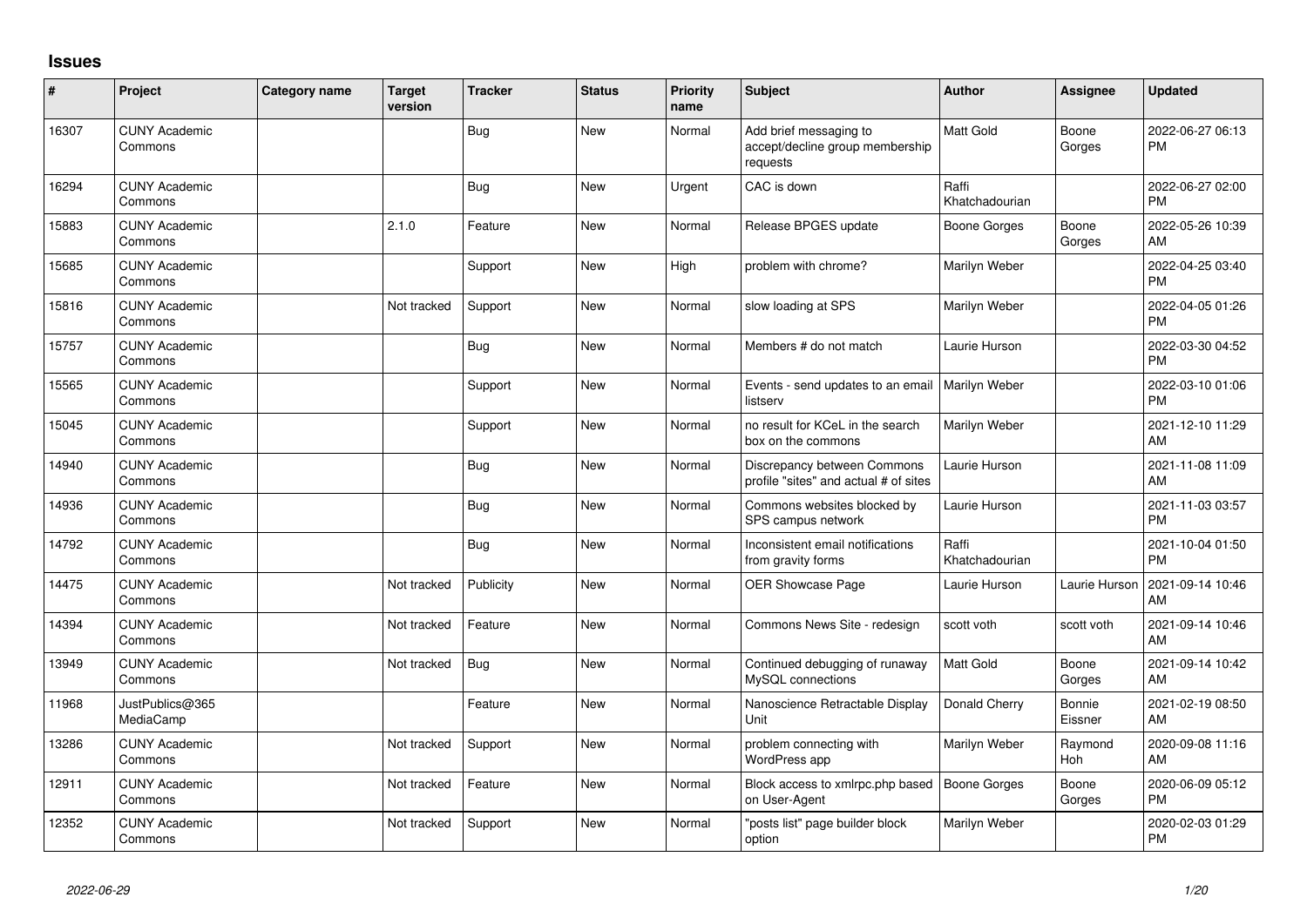| #     | Project                         | <b>Category name</b>      | Target<br>version | <b>Tracker</b> | <b>Status</b> | Priority<br>name | <b>Subject</b>                                                                                                                               | <b>Author</b>       | <b>Assignee</b>     | <b>Updated</b>                |
|-------|---------------------------------|---------------------------|-------------------|----------------|---------------|------------------|----------------------------------------------------------------------------------------------------------------------------------------------|---------------------|---------------------|-------------------------------|
| 12328 | <b>CUNY Academic</b><br>Commons |                           | Not tracked       | Support        | New           | Normal           | Sign up Code for Non-CUNY<br>Faculty                                                                                                         | Laurie Hurson       |                     | 2020-01-28 10:25<br>AM        |
| 11879 | <b>CUNY Academic</b><br>Commons |                           | Not tracked       | <b>Bug</b>     | <b>New</b>    | Normal           | Hypothesis comments appearing<br>on multiple, different pdfs across<br>blogs                                                                 | Laurie Hurson       | Laurie Hurson       | 2019-09-19 02:39<br><b>PM</b> |
| 11393 | <b>CUNY Academic</b><br>Commons |                           | Not tracked       | Publicity      | <b>New</b>    | Normal           | After 1.15 release, ceate a hero<br>slide and post about adding a site<br>to a group                                                         | scott voth          | Patrick<br>Sweeney  | 2019-05-14 10:32<br>AM        |
| 11392 | <b>CUNY Academic</b><br>Commons |                           | Future<br>release | Bug            | <b>New</b>    | Normal           | Migrate users away from<br><b>StatPress</b>                                                                                                  | <b>Boone Gorges</b> |                     | 2019-04-23 03:53<br><b>PM</b> |
| 9908  | <b>CUNY Academic</b><br>Commons |                           | Not tracked       | Feature        | <b>New</b>    | Normal           | Is it possible to send email<br>updates to users (or an email<br>address not on the list) for only a<br>single page AFTER being<br>prompted? | Michael Shields     | scott voth          | 2018-06-11 01:34<br><b>PM</b> |
| 8607  | <b>CUNY Academic</b><br>Commons |                           | Not tracked       | Support        | <b>New</b>    | Normal           | Paypal?                                                                                                                                      | Marilyn Weber       | Matt Gold           | 2018-05-15 01:37<br><b>PM</b> |
| 6665  | <b>CUNY Academic</b><br>Commons |                           | Not tracked       | Publicity      | New           | Normal           | Dead Link in 1.10 announcement<br>post                                                                                                       | Paige Dupont        | Stephen Real        | 2016-12-01 03:11<br><b>PM</b> |
| 5298  | <b>CUNY Academic</b><br>Commons |                           | Not tracked       | Publicity      | <b>New</b>    | Normal           | Survey Pop-Up Text                                                                                                                           | Samantha Raddatz    | Samantha<br>Raddatz | 2016-03-22 12:27<br><b>PM</b> |
| 10839 | <b>CUNY Academic</b><br>Commons | About page                | Not tracked       | Support        | New           | Normal           | <b>Mission Statement Needs</b><br>Revision                                                                                                   | scott voth          | Matt Gold           | 2018-12-26 10:58<br>AM        |
| 15210 | <b>CUNY Academic</b><br>Commons | Analytics                 | Not tracked       | Design/UX      | <b>New</b>    | Normal           | Google Analytics improvements                                                                                                                | Colin McDonald      | Boone<br>Gorges     | 2022-05-24 10:47<br>AM        |
| 5679  | <b>CUNY Academic</b><br>Commons | Analytics                 | Not tracked       | Feature        | <b>New</b>    | Normal           | Logged In Users for GA                                                                                                                       | Valerie Townsend    | Valerie<br>Townsend | 2016-06-11 09:49<br>AM        |
| 4972  | <b>CUNY Academic</b><br>Commons | Analytics                 | Not tracked       | Bug            | <b>New</b>    | Normal           | <b>Newsletter Analytics</b>                                                                                                                  | Stephen Real        | Matt Gold           | 2015-12-09 12:54<br><b>PM</b> |
| 7022  | <b>CUNY Academic</b><br>Commons | Announcements             | Future<br>release | Bug            | <b>New</b>    | Normal           | Sitewide announcements should<br>be displayed on, and dismissable<br>from, mapped domains                                                    | Boone Gorges        | Boone<br>Gorges     | 2018-03-22 10:18<br>AM        |
| 4635  | <b>CUNY Academic</b><br>Commons | Authentication            | Future<br>release | Feature        | <b>New</b>    | Normal           | Allow non-WP authentication                                                                                                                  | <b>Boone Gorges</b> | Sonja Leix          | 2019-03-01 02:05<br><b>PM</b> |
| 9720  | <b>CUNY Academic</b><br>Commons | Authentication            | Future<br>release | Feature        | <b>New</b>    | Normal           | The Commons should be an<br>oAuth provider                                                                                                   | <b>Boone Gorges</b> |                     | 2019-03-01 02:04<br><b>PM</b> |
| 8835  | <b>CUNY Academic</b><br>Commons | <b>Blogs (BuddyPress)</b> | Future<br>release | Feature        | <b>New</b>    | Normal           | Extend cuny is shortlinks to sites                                                                                                           | Luke Waltzer        | Boone<br>Gorges     | 2022-04-26 11:59<br>AM        |
| 6078  | <b>CUNY Academic</b><br>Commons | <b>Blogs (BuddyPress)</b> | Future<br>release | Feature        | <b>New</b>    | Normal           | <b>Explore Adding Network Blog</b><br>Metadata Plugin                                                                                        | <b>Luke Waltzer</b> | Luke Waltzer        | 2016-10-11 10:29<br><b>PM</b> |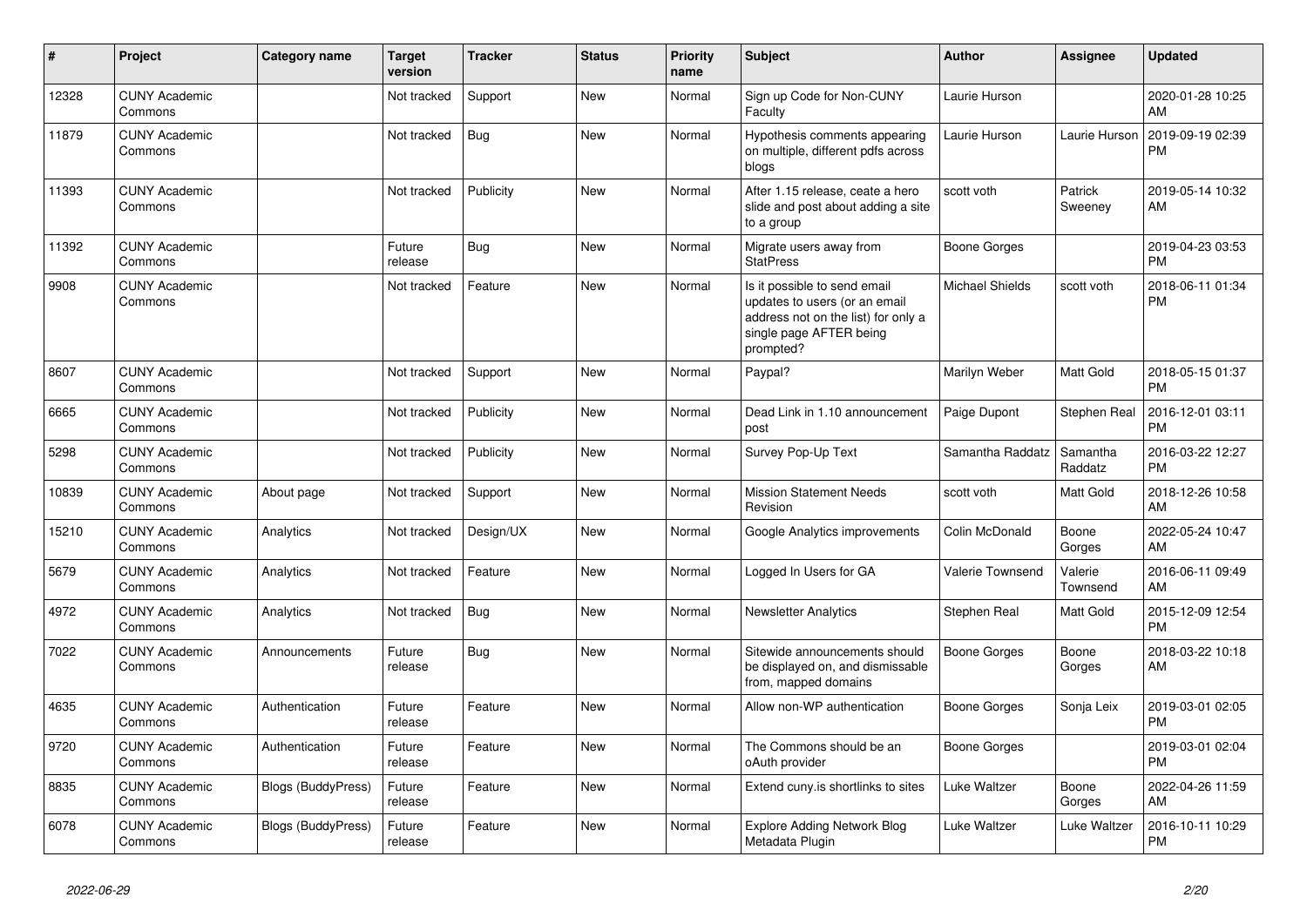| #     | Project                         | <b>Category name</b>       | <b>Target</b><br>version | <b>Tracker</b> | <b>Status</b> | <b>Priority</b><br>name | Subject                                                                             | <b>Author</b>           | <b>Assignee</b>     | <b>Updated</b>                |
|-------|---------------------------------|----------------------------|--------------------------|----------------|---------------|-------------------------|-------------------------------------------------------------------------------------|-------------------------|---------------------|-------------------------------|
| 11243 | <b>CUNY Academic</b><br>Commons | BuddyPress (misc)          | Future<br>release        | <b>Bug</b>     | New           | Normal                  | Audit bp-custom.php                                                                 | Raymond Hoh             | Raymond<br>Hoh      | 2022-04-26 11:59<br>AM        |
| 7624  | <b>CUNY Academic</b><br>Commons | <b>BuddyPress (misc)</b>   | Future<br>release        | Design/UX      | <b>New</b>    | Normal                  | <b>BP Notifications</b>                                                             | Luke Waltzer            | Paige Dupont        | 2017-02-08 10:43<br><b>PM</b> |
| 6389  | <b>CUNY Academic</b><br>Commons | <b>BuddyPress Docs</b>     | Future<br>release        | Feature        | <b>New</b>    | Low                     | Make Discussion Area Visible<br>When Editing a Doc                                  | <b>Luke Waltzer</b>     | Boone<br>Gorges     | 2016-10-21 04:16<br><b>PM</b> |
| 4226  | <b>CUNY Academic</b><br>Commons | <b>BuddyPress Docs</b>     | Future<br>release        | Design/UX      | <b>New</b>    | Normal                  | Add option to connect a Doc with<br>a Group                                         | Samantha Raddatz        | Samantha<br>Raddatz | 2015-09-09 04:08<br><b>PM</b> |
| 13466 | <b>CUNY Academic</b><br>Commons | Cavalcade                  | Future<br>release        | Feature        | <b>New</b>    | Normal                  | Automated cleanup for duplicate<br>Cavalcade tasks                                  | Boone Gorges            | Boone<br>Gorges     | 2020-10-13 05:24<br><b>PM</b> |
| 10226 | <b>CUNY Academic</b><br>Commons | Courses                    | Future<br>release        | Feature        | <b>New</b>    | Normal                  | Add "My Courses" to drop down<br>list                                               | scott voth              | Boone<br>Gorges     | 2021-11-19 12:42<br><b>PM</b> |
| 12438 | <b>CUNY Academic</b><br>Commons | Courses                    | Not tracked              | Bug            | <b>New</b>    | Normal                  | Site appearing twice                                                                | Laurie Hurson           | Boone<br>Gorges     | 2020-02-18 01:34<br><b>PM</b> |
| 11789 | <b>CUNY Academic</b><br>Commons | Courses                    | Future<br>release        | Feature        | New           | Normal                  | Ability to remove item from<br>Courses list                                         | Laurie Hurson           | Sonja Leix          | 2019-09-24 12:28<br><b>PM</b> |
| 9420  | <b>CUNY Academic</b><br>Commons | cuny.is                    | Not tracked              | Feature        | <b>New</b>    | Normal                  | Request for http://cuny.is/streams                                                  | Raffi<br>Khatchadourian | Marilyn<br>Weber    | 2018-04-02 10:08<br>AM        |
| 10439 | <b>CUNY Academic</b><br>Commons | Design                     | 2.1.0                    | Design/UX      | New           | Normal                  | Create Style Guide for Commons                                                      | Sonja Leix              | Sara Cannon         | 2022-06-28 01:43<br><b>PM</b> |
| 16199 | <b>CUNY Academic</b><br>Commons | <b>Directories</b>         | 2.0.2                    | <b>Bug</b>     | <b>New</b>    | Normal                  | Removed "Semester" Filter from<br><b>Courses Directory</b>                          | Laurie Hurson           | Boone<br>Gorges     | 2022-06-14 11:36<br>AM        |
| 4225  | <b>CUNY Academic</b><br>Commons | DiRT Integration           | Future<br>release        | Design/UX      | <b>New</b>    | Normal                  | Add information to DIRT page (in<br>Create a Group)                                 | Samantha Raddatz        | Matt Gold           | 2015-06-26 03:14<br><b>PM</b> |
| 14496 | <b>CUNY Academic</b><br>Commons | Domain Mapping             | Future<br>release        | <b>Bug</b>     | <b>New</b>    | Normal                  | Mapped domain SSO uses<br>third-party cookies                                       | Raymond Hoh             | Raymond<br>Hoh      | 2021-05-24 04:03<br><b>PM</b> |
| 1167  | <b>CUNY Academic</b><br>Commons | <b>Email Invitations</b>   | Future<br>release        | Feature        | <b>New</b>    | Low                     | Allow email invitations to be<br>resent                                             | <b>Boone Gorges</b>     | Boone<br>Gorges     | 2015-11-12 12:53<br>AM        |
| 1166  | <b>CUNY Academic</b><br>Commons | <b>Email Invitations</b>   | Future<br>release        | Feature        | <b>New</b>    | Low                     | Better organizational tools for<br>Sent Invites                                     | <b>Boone Gorges</b>     | Boone<br>Gorges     | 2015-11-09 06:02<br><b>PM</b> |
| 12042 | <b>CUNY Academic</b><br>Commons | <b>Email Notifications</b> | Future<br>release        | Feature        | <b>New</b>    | Normal                  | Improved error logging for BPGES   Boone Gorges<br>send queue                       |                         | Boone<br>Gorges     | 2021-11-19 12:25<br><b>PM</b> |
| 5992  | <b>CUNY Academic</b><br>Commons | <b>Email Notifications</b> | Future<br>release        | Feature        | <b>New</b>    | Normal                  | Changing the From line of<br>autogenerated blog emails                              | Marilyn Weber           |                     | 2018-09-27 05:19<br>PM        |
| 11531 | <b>CUNY Academic</b><br>Commons | Events                     | Future<br>release        | Feature        | New           | Normal                  | Main Events calendar should<br>include non-public events that<br>user has access to | scott voth              | Boone<br>Gorges     | 2019-06-11 10:00<br>AM        |
| 4481  | <b>CUNY Academic</b><br>Commons | Events                     | Future<br>release        | Feature        | New           | Normal                  | Group admins/mods should have<br>the ability to unlink an event from<br>the group   | <b>Boone Gorges</b>     | Boone<br>Gorges     | 2017-04-24 03:53<br><b>PM</b> |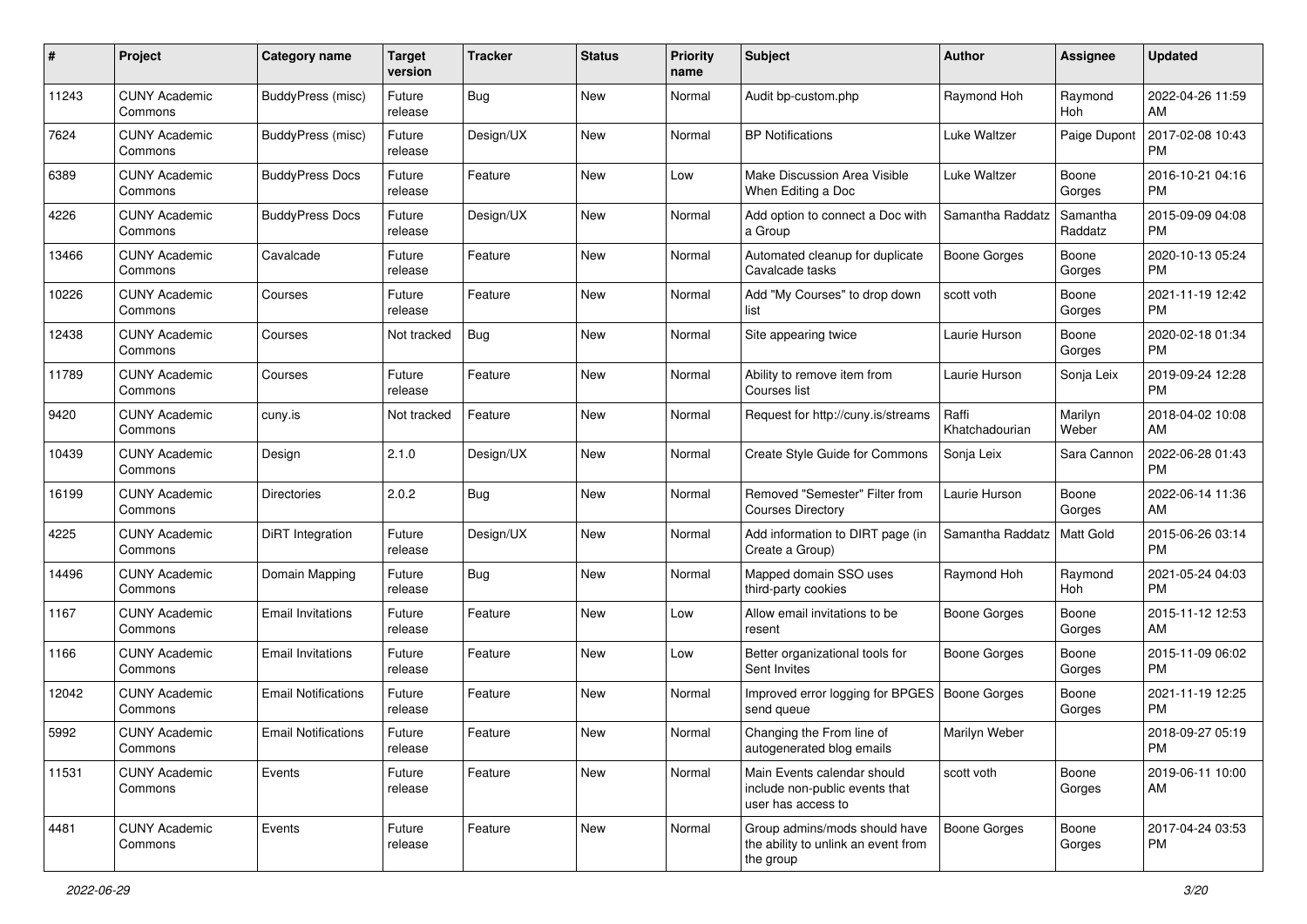| #     | Project                         | Category name                  | <b>Target</b><br>version | <b>Tracker</b> | <b>Status</b> | <b>Priority</b><br>name | Subject                                                                                       | <b>Author</b>       | <b>Assignee</b>    | <b>Updated</b>                |
|-------|---------------------------------|--------------------------------|--------------------------|----------------|---------------|-------------------------|-----------------------------------------------------------------------------------------------|---------------------|--------------------|-------------------------------|
| 6749  | <b>CUNY Academic</b><br>Commons | Events                         | Future<br>release        | <b>Bug</b>     | New           | Low                     | BPEO iCal request can trigger<br>very large number of DB queries                              | <b>Boone Gorges</b> | Raymond<br>Hoh     | 2016-11-15 10:09<br><b>PM</b> |
| 4592  | <b>CUNY Academic</b><br>Commons | Events                         | Future<br>release        | Design/UX      | New           | Normal                  | Event Creation - Venue Dropdown<br>Slow                                                       | Samantha Raddatz    | Boone<br>Gorges    | 2015-09-14 04:56<br><b>PM</b> |
| 3580  | <b>CUNY Academic</b><br>Commons | Group Blogs                    | Future<br>release        | Feature        | <b>New</b>    | Normal                  | Multiple blogs per group                                                                      | Boone Gorges        | Boone<br>Gorges    | 2018-02-20 02:02<br><b>PM</b> |
| 12091 | <b>CUNY Academic</b><br>Commons | <b>Group Files</b>             | Future<br>release        | Feature        | <b>New</b>    | Normal                  | Improved pre-upload file<br>validation for bp-group-documents                                 | <b>Boone Gorges</b> | Boone<br>Gorges    | 2019-11-14 01:21<br><b>PM</b> |
| 11834 | <b>CUNY Academic</b><br>Commons | <b>Group Files</b>             | Future<br>release        | Feature        | New           | Normal                  | Improved tools for managing<br>group file folders                                             | Boone Gorges        | Sonja Leix         | 2019-09-06 03:55<br><b>PM</b> |
| 13457 | <b>CUNY Academic</b><br>Commons | Group Forums                   | 2.0.2                    | Bug            | <b>New</b>    | High                    | Forum post not sending<br>notifications                                                       | Filipa Calado       | Raymond<br>Hoh     | 2022-06-14 11:36<br>AM        |
| 13199 | <b>CUNY Academic</b><br>Commons | Group Forums                   | Future<br>release        | Feature        | New           | Normal                  | <b>Favoring Groups over bbPress</b><br>plugin                                                 | Colin McDonald      | Colin<br>McDonald  | 2021-11-19 12:28<br><b>PM</b> |
| 13358 | <b>CUNY Academic</b><br>Commons | Group Forums                   | Future<br>release        | Feature        | New           | Normal                  | Improved UI for group forum<br>threading settings                                             | Boone Gorges        | Raymond<br>Hoh     | 2021-11-19 12:27<br><b>PM</b> |
| 7928  | <b>CUNY Academic</b><br>Commons | Group Forums                   | Not tracked              | <b>Bug</b>     | New           | Normal                  | Duplicate Forum post                                                                          | <b>Luke Waltzer</b> | Raymond<br>Hoh     | 2017-04-11 09:27<br><b>PM</b> |
| 3059  | <b>CUNY Academic</b><br>Commons | Group Forums                   | Future<br>release        | Design/UX      | <b>New</b>    | Normal                  | Forum Post Permissable Content<br><b>Explanatory Text</b>                                     | <b>Chris Stein</b>  | Chris Stein        | 2015-04-02 11:27<br>AM        |
| 13650 | <b>CUNY Academic</b><br>Commons | Group Library                  | Future<br>release        | Feature        | <b>New</b>    | Normal                  | Forum Attachments in Group<br>Library                                                         | Laurie Hurson       |                    | 2021-11-19 12:30<br><b>PM</b> |
| 14309 | <b>CUNY Academic</b><br>Commons | Group Library                  | Future<br>release        | Feature        | New           | Normal                  | Better handling of<br>bp_group_document file<br>download attempts when file is<br>not present | <b>Boone Gorges</b> | Boone<br>Gorges    | 2021-11-19 12:28<br><b>PM</b> |
| 13370 | <b>CUNY Academic</b><br>Commons | Group Library                  | Future<br>release        | Feature        | New           | Normal                  | Library bulk deletion and folder<br>editing                                                   | Colin McDonald      | Boone<br>Gorges    | 2020-10-13 10:41<br>AM        |
| 12392 | <b>CUNY Academic</b><br>Commons | Help/Codex                     | Not tracked              | Documentation  | New           | Normal                  | <b>Updates to Common Commons</b><br>Questions on Help Page                                    | scott voth          | Margaret<br>Galvan | 2020-02-11 10:53<br>AM        |
| 11883 | <b>CUNY Academic</b><br>Commons | Help/Codex                     | Not tracked              | Support        | New           | Normal                  | Need Embedding Help Page<br>Update (Tableau)                                                  | Anthony Wheeler     | scott voth         | 2019-09-24 08:49<br>AM        |
| 10580 | <b>CUNY Academic</b><br>Commons | Information<br>Architecture    | Future<br>release        | Design/UX      | New           | Normal                  | Primary nav item review                                                                       | Boone Gorges        | Sara Cannon        | 2022-06-28 01:29<br>PM        |
| 13891 | <b>CUNY Academic</b><br>Commons | Internal Tools and<br>Workflow | 2.1.0                    | Feature        | New           | Normal                  | Migrate automated linting to<br>GitHub Actions                                                | Boone Gorges        | Jeremy Felt        | 2022-06-28 12:21<br><b>PM</b> |
| 15194 | <b>CUNY Academic</b><br>Commons | Internal Tools and<br>Workflow | 2.1.0                    | Feature        | New           | Normal                  | PHPCS sniff for un-restored<br>switch_to_blog() calls                                         | Boone Gorges        | Jeremy Felt        | 2022-05-26 10:45<br>AM        |
| 12382 | <b>CUNY Academic</b><br>Commons | Membership                     | Not tracked              | Support        | New           | Normal                  | Email request change                                                                          | Marilyn Weber       | Marilyn<br>Weber   | 2020-02-06 12:56<br><b>PM</b> |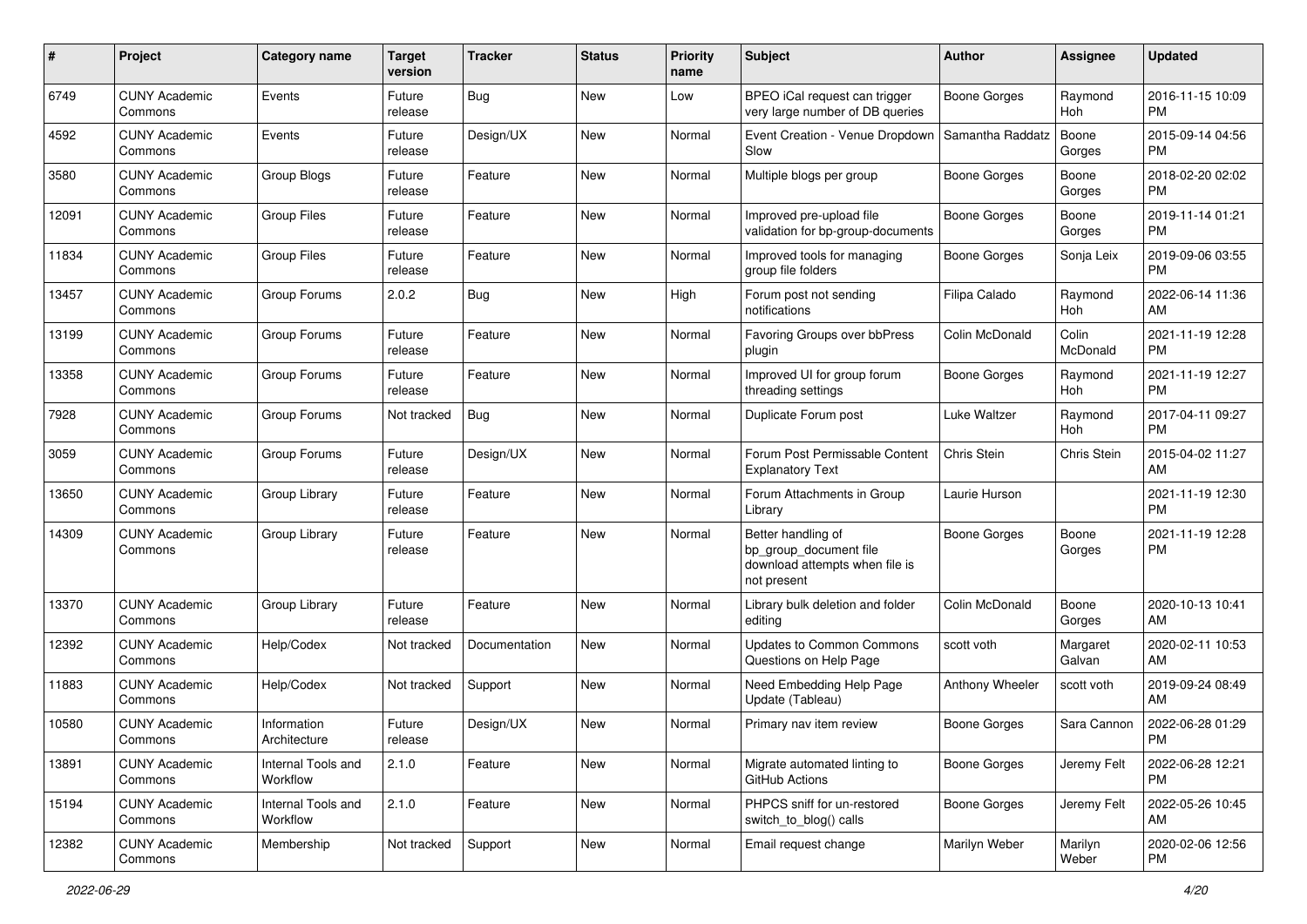| $\#$  | <b>Project</b>                  | Category name           | <b>Target</b><br>version | <b>Tracker</b> | <b>Status</b> | <b>Priority</b><br>name | <b>Subject</b>                                                                 | Author              | Assignee            | <b>Updated</b>                |
|-------|---------------------------------|-------------------------|--------------------------|----------------|---------------|-------------------------|--------------------------------------------------------------------------------|---------------------|---------------------|-------------------------------|
| 3565  | <b>CUNY Academic</b><br>Commons | My Commons              | Not tracked              | Documentation  | <b>New</b>    | Normal                  | <b>Load Newest inconsistencies</b>                                             | Chris Stein         | scott voth          | 2015-11-09 01:16<br><b>PM</b> |
| 4535  | <b>CUNY Academic</b><br>Commons | My Commons              | Future<br>release        | <b>Bug</b>     | <b>New</b>    | Low                     | My Commons filter issue                                                        | scott voth          | Raymond<br>Hoh      | 2015-09-01 11:17<br>AM        |
| 8440  | <b>CUNY Academic</b><br>Commons | Onboarding              | Not tracked              | Bug            | <b>New</b>    | Normal                  | <b>Create Test Email Accounts for</b><br><b>Onboarding Project</b>             | Stephen Real        | <b>Stephen Real</b> | 2017-08-01 09:49<br><b>PM</b> |
| 14908 | <b>CUNY Academic</b><br>Commons | Performance             |                          | <b>Bug</b>     | <b>New</b>    | Normal                  | Stale object cache on cdev                                                     | Raymond Hoh         | Boone<br>Gorges     | 2021-12-07 09:45<br>AM        |
| 10794 | <b>CUNY Academic</b><br>Commons | Performance             | Not tracked              | Bug            | <b>New</b>    | Normal                  | Memcached connection<br>occasionally breaks                                    | Boone Gorges        | Boone<br>Gorges     | 2018-12-06 03:30<br><b>PM</b> |
| 14787 | <b>CUNY Academic</b><br>Commons | Plugin Packages         | Future<br>release        | Feature        | New           | Normal                  | Creating a "Design" plugin<br>package                                          | Laurie Hurson       | scott voth          | 2022-04-27 04:56<br><b>PM</b> |
| 14184 | <b>CUNY Academic</b><br>Commons | <b>Public Portfolio</b> | Future<br>release        | Feature        | <b>New</b>    | Normal                  | Centralized mechanism for storing<br>Campus affiliations                       | <b>Boone Gorges</b> | Boone<br>Gorges     | 2022-01-04 11:35<br>AM        |
| 10354 | <b>CUNY Academic</b><br>Commons | <b>Public Portfolio</b> | Future<br>release        | Feature        | <b>New</b>    | Normal                  | Opt out of Having a Profile Page                                               | scott voth          | Chris Stein         | 2020-05-12 10:43<br>AM        |
| 11496 | <b>CUNY Academic</b><br>Commons | Public Portfolio        | 1.15.2                   | Support        | New           | Normal                  | Replace Twitter Icon on Member<br>Portfolio page                               | scott voth          | Boone<br>Gorges     | 2019-06-06 01:03<br><b>PM</b> |
| 4622  | <b>CUNY Academic</b><br>Commons | <b>Public Portfolio</b> | Future<br>release        | Design/UX      | <b>New</b>    | Normal                  | <b>Profile Visibility Settings</b>                                             | Samantha Raddatz    | Samantha<br>Raddatz | 2015-09-21 12:18<br><b>PM</b> |
| 4253  | <b>CUNY Academic</b><br>Commons | <b>Public Portfolio</b> | Future<br>release        | Design/UX      | <b>New</b>    | Normal                  | Encourage users to add portfolio<br>content                                    | Samantha Raddatz    | Samantha<br>Raddatz | 2015-07-07 11:32<br>AM        |
| 2753  | <b>CUNY Academic</b><br>Commons | <b>Public Portfolio</b> | Future<br>release        | Feature        | <b>New</b>    | Normal                  | Create actual actual tagification in<br>academic interests and other<br>fields | Micki Kaufman       | Boone<br>Gorges     | 2015-01-05 08:52<br><b>PM</b> |
| 3048  | <b>CUNY Academic</b><br>Commons | <b>Public Portfolio</b> | Future<br>release        | Feature        | <b>New</b>    | Low                     | Images for rich text profile fields                                            | Boone Gorges        | Boone<br>Gorges     | 2014-02-19 12:56<br><b>PM</b> |
| 12247 | <b>CUNY Academic</b><br>Commons | Publicity               | Not tracked              | Support        | <b>New</b>    | Normal                  | <b>Screenshot of First Commons</b><br>Homepage                                 | scott voth          | scott voth          | 2020-01-14 12:08<br><b>PM</b> |
| 9643  | <b>CUNY Academic</b><br>Commons | Publicity               | Not tracked              | Feature        | <b>New</b>    | Normal                  | Create a page on the Commons<br>for logos etc.                                 | Stephen Real        | Stephen Real        | 2018-04-24 10:53<br>AM        |
| 3509  | <b>CUNY Academic</b><br>Commons | Publicity               | 1.7                      | Publicity      | <b>New</b>    | Normal                  | Create 1.7 digital signage imagery                                             | Micki Kaufman       | Marilyn<br>Weber    | 2014-10-01 12:40<br><b>PM</b> |
| 3506  | <b>CUNY Academic</b><br>Commons | Publicity               | 1.7                      | Publicity      | <b>New</b>    | Normal                  | Prepare 1.7 email messaging                                                    | Micki Kaufman       | Micki<br>Kaufman    | 2014-10-01 12:36<br><b>PM</b> |
| 3615  | <b>CUNY Academic</b><br>Commons | Redmine                 | Not tracked              | Feature        | New           | Low                     | Create Redmine issues via email                                                | Dominic Giglio      | Boone<br>Gorges     | 2017-11-16 11:36<br>AM        |
| 11860 | <b>CUNY Academic</b><br>Commons | Registration            | Future<br>release        | Feature        | <b>New</b>    | Normal                  | Ensure Students Are Aware They<br>Can Use Aliases At Registration              | scott voth          |                     | 2019-09-24 08:46<br>AM        |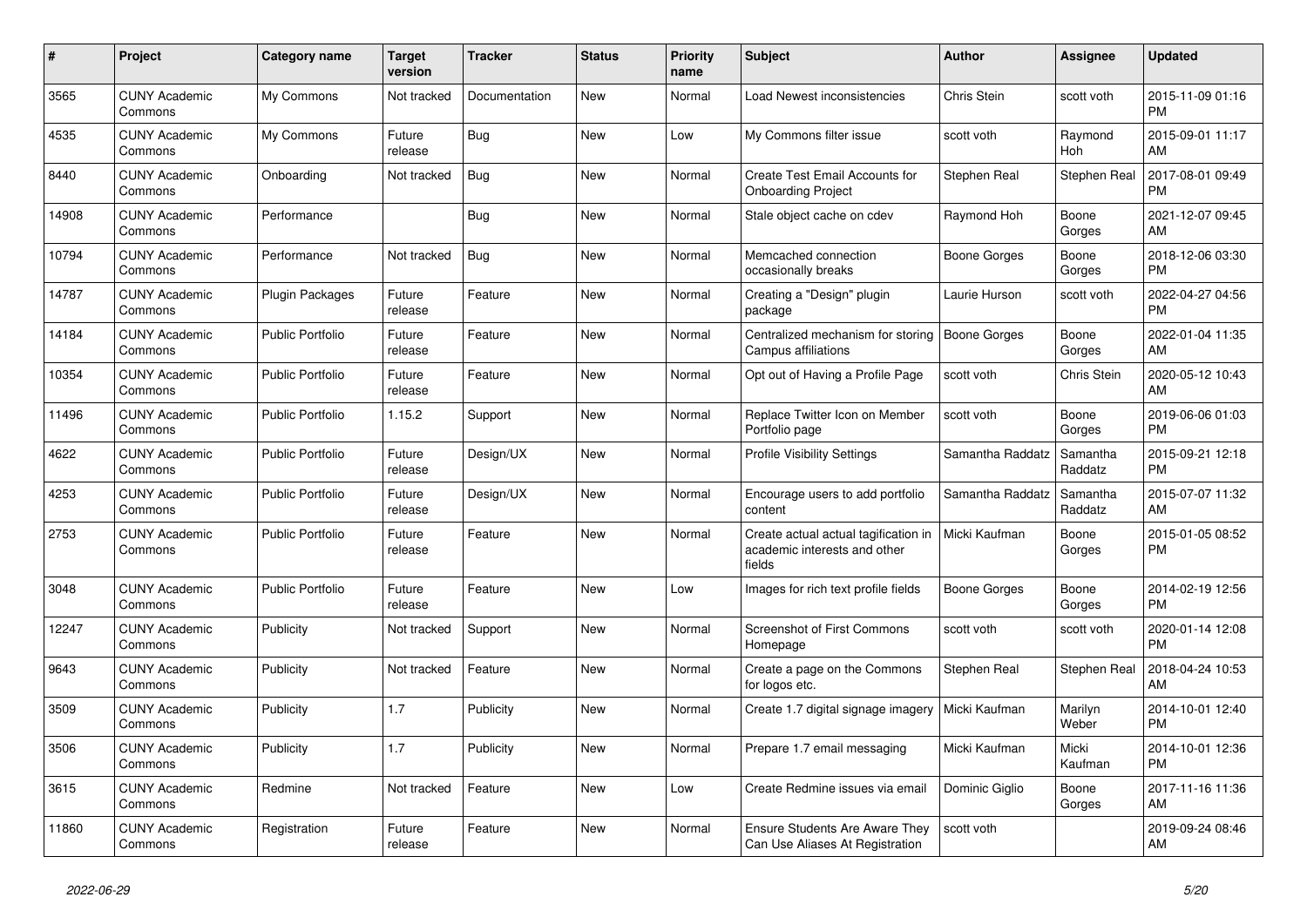| #     | Project                         | <b>Category name</b>     | <b>Target</b><br>version | <b>Tracker</b> | <b>Status</b> | <b>Priority</b><br>name | <b>Subject</b>                                                                                                                                        | <b>Author</b>           | <b>Assignee</b>       | <b>Updated</b>                |
|-------|---------------------------------|--------------------------|--------------------------|----------------|---------------|-------------------------|-------------------------------------------------------------------------------------------------------------------------------------------------------|-------------------------|-----------------------|-------------------------------|
| 308   | <b>CUNY Academic</b><br>Commons | Registration             | Future<br>release        | Feature        | <b>New</b>    | Normal                  | Group recommendations for<br>signup process                                                                                                           | <b>Boone Gorges</b>     | Samantha<br>Raddatz   | 2015-11-09 05:07<br><b>PM</b> |
| 16177 | <b>CUNY Academic</b><br>Commons | Reply By Email           |                          | <b>Bug</b>     | <b>New</b>    | Normal                  | Switch to Inbound mode for RBE                                                                                                                        | Raymond Hoh             | Raymond<br><b>Hoh</b> | 2022-05-30 04:32<br><b>PM</b> |
| 13430 | <b>CUNY Academic</b><br>Commons | Reply By Email           | Not tracked              | Bug            | <b>New</b>    | Normal                  | Delay in RBE                                                                                                                                          | <b>Luke Waltzer</b>     | Raymond<br>Hoh        | 2020-10-13 11:16<br>AM        |
| 9729  | <b>CUNY Academic</b><br>Commons | <b>SEO</b>               | Not tracked              | Support        | <b>New</b>    | Normal                  | 503 Errors showing on<br>newlaborforum.cuny.edu                                                                                                       | Diane Krauthamer        | Raymond<br>Hoh        | 2018-05-22 04:48<br><b>PM</b> |
| 13048 | <b>CUNY Academic</b><br>Commons | Shortcodes and<br>embeds | Future<br>release        | Feature        | <b>New</b>    | Normal                  | Jupyter Notebooks support                                                                                                                             | <b>Boone Gorges</b>     |                       | 2020-07-14 11:46<br>AM        |
| 13331 | <b>CUNY Academic</b><br>Commons | Site cloning             | Future<br>release        | <b>Bug</b>     | <b>New</b>    | Normal                  | Combine Site Template and<br>Clone operations                                                                                                         | Boone Gorges            | Jeremy Felt           | 2021-11-19 12:39<br><b>PM</b> |
| 5050  | <b>CUNY Academic</b><br>Commons | Social Paper             | Future<br>release        | Feature        | <b>New</b>    | Low                     | Making comments visible in SP<br>editing mode (SP suggestion #1)                                                                                      | Marilyn Weber           | Samantha<br>Raddatz   | 2019-09-17 11:10<br><b>PM</b> |
| 7981  | <b>CUNY Academic</b><br>Commons | Social Paper             | Future<br>release        | <b>Bug</b>     | <b>New</b>    | Normal                  | Social Paper comments should<br>not go to spam                                                                                                        | <b>Luke Waltzer</b>     | Boone<br>Gorges       | 2018-04-16 03:52<br><b>PM</b> |
| 7663  | <b>CUNY Academic</b><br>Commons | Social Paper             | Future<br>release        | <b>Bug</b>     | <b>New</b>    | Normal                  | Social Paper notifications not<br>formatted correctly on secondary<br>sites                                                                           | <b>Boone Gorges</b>     | Boone<br>Gorges       | 2018-04-16 03:52<br><b>PM</b> |
| 5199  | <b>CUNY Academic</b><br>Commons | Social Paper             | Future<br>release        | Feature        | <b>New</b>    | Normal                  | add tables to the SP editor                                                                                                                           | Marilyn Weber           |                       | 2016-10-24 11:27<br>AM        |
| 5182  | <b>CUNY Academic</b><br>Commons | Social Paper             | Future<br>release        | Design/UX      | <b>New</b>    | Normal                  | "Publishing" a private paper on<br>social paper?                                                                                                      | Raffi<br>Khatchadourian | Boone<br>Gorges       | 2016-10-13 04:12<br><b>PM</b> |
| 5489  | <b>CUNY Academic</b><br>Commons | Social Paper             | Future<br>release        | Feature        | <b>New</b>    | Normal                  | Asc/desc sorting for Social Paper<br>directories                                                                                                      | <b>Boone Gorges</b>     |                       | 2016-04-21 10:06<br><b>PM</b> |
| 5488  | <b>CUNY Academic</b><br>Commons | Social Paper             | Future<br>release        | <b>Bug</b>     | <b>New</b>    | Normal                  | Add a "last edited by" field to<br>Social Paper group directories                                                                                     | <b>Boone Gorges</b>     |                       | 2016-04-21 10:05<br><b>PM</b> |
| 5053  | <b>CUNY Academic</b><br>Commons | Social Paper             | Future<br>release        | Feature        | <b>New</b>    | Low                     | Scrollable menu to add readers<br>(SP suggestion #4)                                                                                                  | Marilyn Weber           | Samantha<br>Raddatz   | 2016-04-21 05:21<br><b>PM</b> |
| 5397  | <b>CUNY Academic</b><br>Commons | Social Paper             | Future<br>release        | Feature        | <b>New</b>    | Normal                  | frustrating to have to<br>enable/disable in SP                                                                                                        | Marilyn Weber           | Samantha<br>Raddatz   | 2016-04-20 03:39<br><b>PM</b> |
| 5282  | <b>CUNY Academic</b><br>Commons | Social Paper             | Future<br>release        | <b>Bug</b>     | <b>New</b>    | Normal                  | Replying via email directs to paper   Marilyn Weber<br>but not individual comment.                                                                    |                         | Raymond<br>Hoh        | 2016-03-02 01:48<br><b>PM</b> |
| 5205  | <b>CUNY Academic</b><br>Commons | Social Paper             | Future<br>release        | Feature        | New           | Normal                  | Social Paper folders                                                                                                                                  | Marilyn Weber           |                       | 2016-02-11 10:24<br>PM        |
| 5058  | <b>CUNY Academic</b><br>Commons | Social Paper             | Future<br>release        | Feature        | New           | Low                     | Can there be a clearer signal that<br>even when comments have<br>already been made you add<br>comments by clicking on the side?<br>(SP suggestion #5) | Marilyn Weber           | Samantha<br>Raddatz   | 2016-02-11 10:24<br>PM        |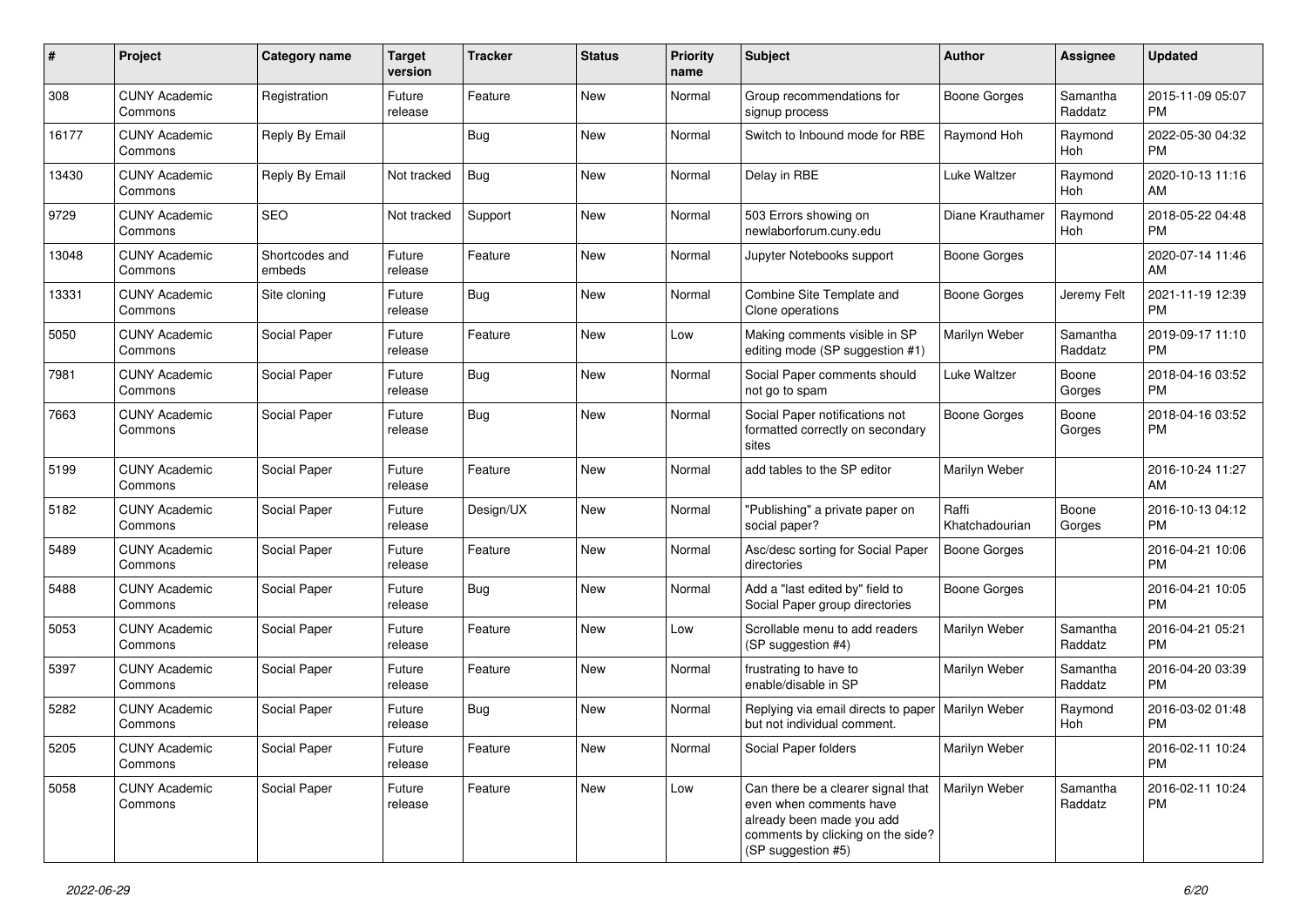| #     | Project                         | <b>Category name</b>     | <b>Target</b><br>version | <b>Tracker</b> | <b>Status</b> | <b>Priority</b><br>name | Subject                                                                                                      | Author                  | <b>Assignee</b>     | <b>Updated</b>                |
|-------|---------------------------------|--------------------------|--------------------------|----------------|---------------|-------------------------|--------------------------------------------------------------------------------------------------------------|-------------------------|---------------------|-------------------------------|
| 5052  | <b>CUNY Academic</b><br>Commons | Social Paper             | Future<br>release        | Feature        | <b>New</b>    | Low                     | Sentence by sentence or line by<br>line comments (SP suggestion #3)                                          | Marilyn Weber           | Boone<br>Gorges     | 2016-02-11 10:24<br><b>PM</b> |
| 5183  | <b>CUNY Academic</b><br>Commons | Social Paper             | Future<br>release        | Design/UX      | <b>New</b>    | Normal                  | Creating a new paper when<br>viewing an existing paper                                                       | Raffi<br>Khatchadourian | Samantha<br>Raddatz | 2016-02-02 12:09<br><b>PM</b> |
| 4222  | <b>CUNY Academic</b><br>Commons | <b>User Experience</b>   | Future<br>release        | Design/UX      | <b>New</b>    | Normal                  | Add information to 'Delete<br>Account' page                                                                  | Samantha Raddatz        | scott voth          | 2015-06-26 11:35<br>AM        |
| 16255 | <b>CUNY Academic</b><br>Commons | WordPress (misc)         |                          | <b>Bug</b>     | <b>New</b>    | Normal                  | Need to define 'MULTISITE'<br>constant in wp-config.php                                                      | Raymond Hoh             |                     | 2022-06-19 09:31<br>AM        |
| 11843 | <b>CUNY Academic</b><br>Commons | WordPress (misc)         | Future<br>release        | Design/UX      | <b>New</b>    | Normal                  | Tweaking the Gutenberg Editor<br>Interface                                                                   | Laurie Hurson           |                     | 2022-04-26 12:00<br><b>PM</b> |
| 15767 | <b>CUNY Academic</b><br>Commons | WordPress (misc)         |                          | Support        | <b>New</b>    | Normal                  | Site loading slowly                                                                                          | scott voth              | Boone<br>Gorges     | 2022-04-04 08:56<br><b>PM</b> |
| 13835 | <b>CUNY Academic</b><br>Commons | WordPress (misc)         | Future<br>release        | Feature        | <b>New</b>    | Normal                  | Allow OneSearch widget to have<br>'CUNY' as campus                                                           | <b>Boone Gorges</b>     | Boone<br>Gorges     | 2021-11-19 12:39<br><b>PM</b> |
| 11624 | <b>CUNY Academic</b><br>Commons | WordPress (misc)         | Not tracked              | Support        | <b>New</b>    | Normal                  | Change pages into posts or swap<br>database for a Commons site?                                              | Stephen Klein           | Raymond<br>Hoh      | 2019-07-09 11:04<br>AM        |
| 11024 | <b>CUNY Academic</b><br>Commons | WordPress (misc)         | Future<br>release        | Bug            | <b>New</b>    | Normal                  | Subsites should not show "you<br>should update your .htaccess<br>now" notice after permalink setting<br>save | <b>Boone Gorges</b>     |                     | 2019-01-28 01:35<br><b>PM</b> |
| 9346  | <b>CUNY Academic</b><br>Commons | WordPress (misc)         | Not tracked              | <b>Bug</b>     | <b>New</b>    | Normal                  | Clone cetls.bmcc.cuny.edu for<br>development                                                                 | Owen Roberts            | Raymond<br>Hoh      | 2018-03-06 05:35<br><b>PM</b> |
| 6755  | <b>CUNY Academic</b><br>Commons | WordPress (misc)         | Future<br>release        | <b>Bug</b>     | <b>New</b>    | Normal                  | Cannot Deactivate Plugin                                                                                     | Laura Kane              |                     | 2016-11-16 01:12<br><b>PM</b> |
| 6332  | <b>CUNY Academic</b><br>Commons | WordPress (misc)         | Future<br>release        | Feature        | <b>New</b>    | Normal                  | Allow uploaded files to be marked<br>as private in an ad hoc way                                             | <b>Boone Gorges</b>     |                     | 2016-10-17 11:41<br><b>PM</b> |
| 3657  | <b>CUNY Academic</b><br>Commons | WordPress (misc)         | Not tracked              | Feature        | <b>New</b>    | Normal                  | Create alert for GC email<br>addresses                                                                       | Matt Gold               | Matt Gold           | 2016-04-14 11:29<br><b>PM</b> |
| 16314 | <b>CUNY Academic</b><br>Commons | <b>WordPress Plugins</b> |                          | Feature        | <b>New</b>    | Normal                  | Install Multicollab plug-in?                                                                                 | Raffi<br>Khatchadourian |                     | 2022-06-28 09:07<br><b>PM</b> |
| 14987 | <b>CUNY Academic</b><br>Commons | <b>WordPress Plugins</b> | Future<br>release        | <b>Bug</b>     | <b>New</b>    | Normal                  | Elementor update causes<br>database freeze-up                                                                | <b>Boone Gorges</b>     | Boone<br>Gorges     | 2021-11-29 12:02<br><b>PM</b> |
| 12573 | CUNY Academic<br>Commons        | <b>WordPress Plugins</b> | Future<br>release        | <b>Bug</b>     | New           | Normal                  | CommentPress Core Issues                                                                                     | scott voth              |                     | 2020-03-24 04:32<br>PM        |
| 11545 | <b>CUNY Academic</b><br>Commons | <b>WordPress Plugins</b> | Not tracked              | Support        | New           | Normal                  | Twitter searches in WordPress                                                                                | Gina Cherry             | Matt Gold           | 2019-09-23 01:03<br><b>PM</b> |
| 9926  | <b>CUNY Academic</b><br>Commons | <b>WordPress Plugins</b> | Future<br>release        | Bug            | New           | Normal                  | twitter-mentions-as-comments<br>cron jobs can run long                                                       | <b>Boone Gorges</b>     | Boone<br>Gorges     | 2018-10-24 12:34<br><b>PM</b> |
| 8498  | <b>CUNY Academic</b><br>Commons | <b>WordPress Plugins</b> | Future<br>release        | Feature        | New           | Low                     | <b>Gravity Forms Email Users</b>                                                                             | Raffi<br>Khatchadourian | Matt Gold           | 2017-10-13 12:58<br>PM        |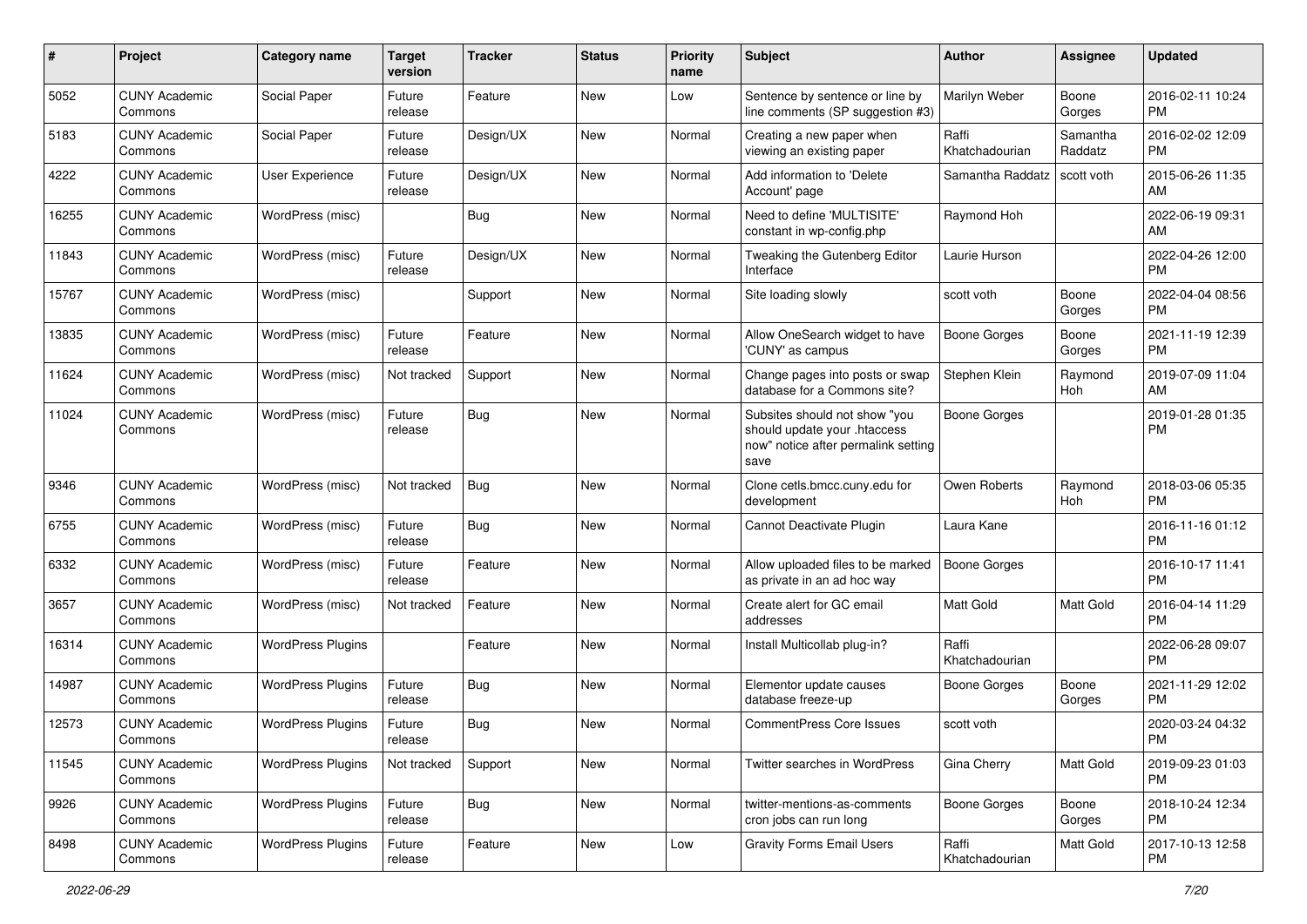| #     | Project                         | Category name            | <b>Target</b><br>version | <b>Tracker</b> | <b>Status</b> | <b>Priority</b><br>name | <b>Subject</b>                                                                        | <b>Author</b>       | <b>Assignee</b>     | <b>Updated</b>                |
|-------|---------------------------------|--------------------------|--------------------------|----------------|---------------|-------------------------|---------------------------------------------------------------------------------------|---------------------|---------------------|-------------------------------|
| 364   | <b>CUNY Academic</b><br>Commons | <b>WordPress Plugins</b> | Future<br>release        | Feature        | <b>New</b>    | Normal                  | <b>Bulletin Board</b>                                                                 | <b>Matt Gold</b>    |                     | 2015-01-05 08:50<br><b>PM</b> |
| 3691  | <b>CUNY Academic</b><br>Commons | <b>WordPress Plugins</b> | Future<br>release        | <b>Bug</b>     | New           | Normal                  | <b>WPMU Domain Mapping</b><br>Debugging on cdev                                       | Raymond Hoh         | Matt Gold           | 2014-12-12 09:04<br>AM        |
| 14911 | <b>CUNY Academic</b><br>Commons | <b>WordPress Themes</b>  | Not tracked              | Support        | New           | Normal                  | Twentytwentyone theme                                                                 | Marilyn Weber       |                     | 2021-10-28 10:37<br>AM        |
| 8211  | <b>CUNY Academic</b><br>Commons | <b>WordPress Themes</b>  | Future<br>release        | Feature        | <b>New</b>    | Normal                  | Theme Suggestions: Material<br>Design-Inspired Themes                                 | Margaret Galvan     | Margaret<br>Galvan  | 2017-08-07 02:48<br><b>PM</b> |
| 12436 | <b>CUNY Academic</b><br>Commons |                          | Not tracked              | <b>Bug</b>     | Assigned      | Normal                  | Nightly system downtime                                                               | <b>Boone Gorges</b> |                     | 2020-08-01 09:30<br>AM        |
| 11519 | <b>CUNY Academic</b><br>Commons |                          | Not tracked              | Support        | Assigned      | Normal                  | comment option not appearing                                                          | Marilyn Weber       |                     | 2019-09-24 10:28<br>AM        |
| 11517 | <b>CUNY Academic</b><br>Commons |                          | Not tracked              | Feature        | Assigned      | Normal                  | wp-accessibility plugin should not<br>strip 'target="_blank" by default               | <b>Boone Gorges</b> | Laurie Hurson       | 2019-09-24 09:57<br>AM        |
| 10368 | <b>CUNY Academic</b><br>Commons |                          | Future<br>release        | Feature        | Assigned      | Normal                  | Use ORCID data to populate<br>academic profile page                                   | Stephen Francoeur   | Boone<br>Gorges     | 2018-09-25 01:53<br><b>PM</b> |
| 8992  | <b>NYCDH Community</b><br>Site  |                          |                          | <b>Bug</b>     | Assigned      | Normal                  | Multiple RBE error reports                                                            | Matt Gold           | Raymond<br>Hoh      | 2017-12-11 05:43<br><b>PM</b> |
| 8837  | <b>CUNY Academic</b><br>Commons |                          | Not tracked              | Feature        | Assigned      | Normal                  | Create a form to request info from<br>people requesting premium<br>themes and plugins | Matt Gold           | Marilyn<br>Weber    | 2017-11-14 03:35<br><b>PM</b> |
| 7828  | <b>CUNY Academic</b><br>Commons |                          | Not tracked              | Feature        | Assigned      | Normal                  | Theme Assessment 2017                                                                 | Margaret Galvan     | Margaret<br>Galvan  | 2017-05-02 10:41<br><b>PM</b> |
| 2612  | <b>CUNY Academic</b><br>Commons |                          | Not tracked              | Publicity      | Assigned      | Normal                  | Pinterest site for the Commons                                                        | local admin         | Sarah<br>Morgano    | 2016-03-04 11:19<br>AM        |
| 4235  | <b>CUNY Academic</b><br>Commons |                          | Not tracked              | Design/UX      | Assigned      | Normal                  | Explore user experience around<br>comments on forum topics vs<br>docs                 | <b>Matt Gold</b>    | Samantha<br>Raddatz | 2015-07-21 10:23<br>AM        |
| 2618  | <b>NYCDH Community</b><br>Site  |                          |                          | <b>Bug</b>     | Assigned      | Low                     | Mark blogs as spam when created   Matt Gold<br>by users marked as spam                |                     | Boone<br>Gorges     | 2013-06-09 11:38<br><b>PM</b> |
| 2571  | NYCDH Community<br>Site         |                          |                          | Feature        | Assigned      | Normal                  | Add Google custom search box to<br>homepage                                           | <b>Mark Newton</b>  | Raymond<br>Hoh      | 2013-05-18 07:49<br><b>PM</b> |
| 2574  | <b>NYCDH Community</b><br>Site  |                          |                          | Feature        | Assigned      | Normal                  | Add Way to Upload Files to<br>Groups                                                  | <b>Mark Newton</b>  | Raymond<br>Hoh      | 2013-05-18 07:46<br>PM        |
| 2577  | <b>NYCDH Community</b><br>Site  |                          |                          | Feature        | Assigned      | Low                     | Investigate Potential to Add Links<br>to the Forum                                    | Mark Newton         | Alex Gil            | 2013-05-16 09:40<br><b>PM</b> |
| 2666  | <b>CUNY Academic</b><br>Commons | About page               | Not tracked              | Documentation  | Assigned      | Normal                  | <b>Update About Text</b>                                                              | Chris Stein         | Luke Waltzer        | 2016-03-04 11:19<br>AM        |
| 8900  | <b>CUNY Academic</b><br>Commons | Accessibility            | Future<br>release        | Feature        | Assigned      | Normal                  | Look into tools to enforce<br>accessibility in WP environment                         | Matt Gold           | Boone<br>Gorges     | 2022-04-26 11:59<br>AM        |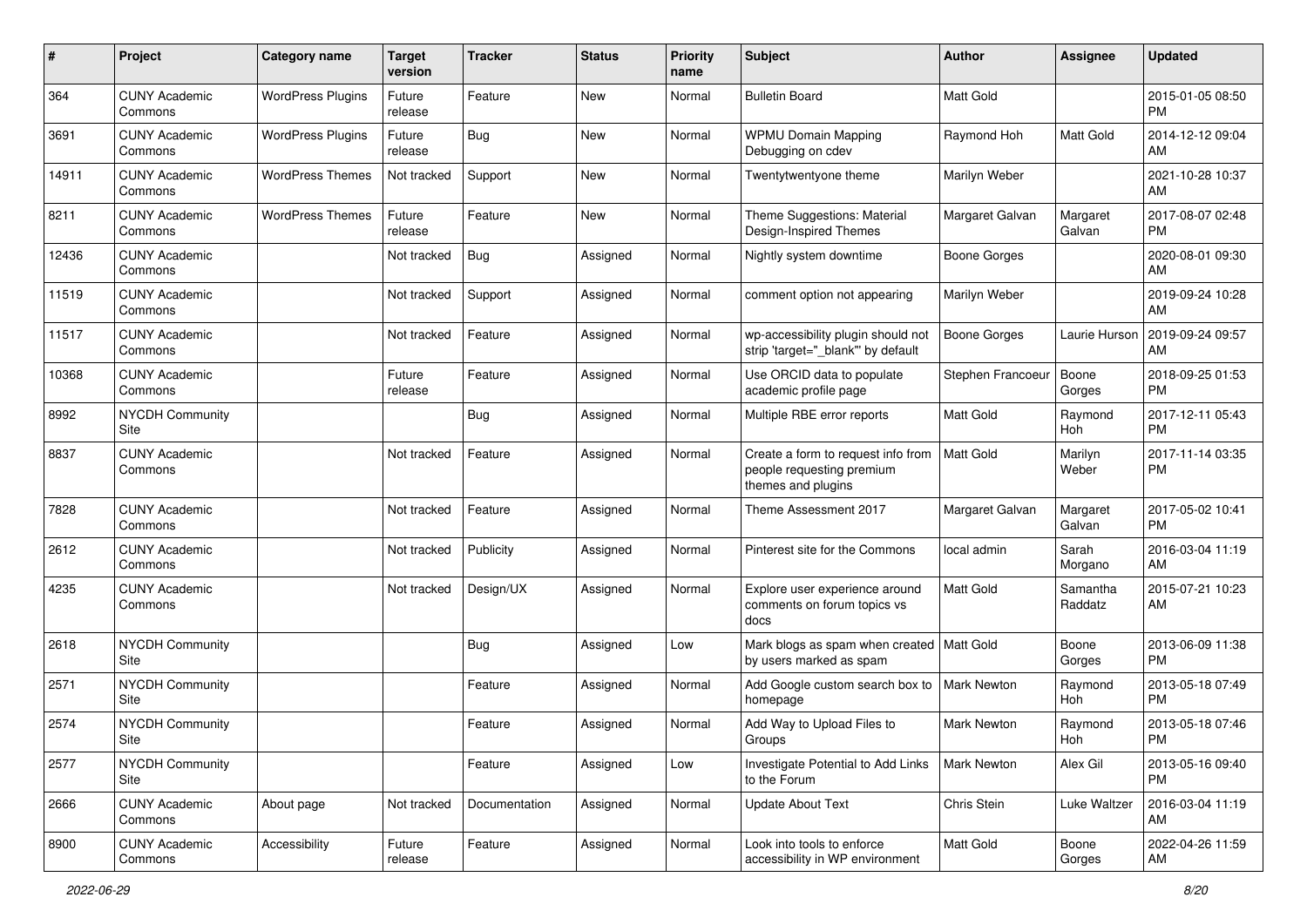| $\#$ | <b>Project</b>                  | Category name             | Target<br>version | <b>Tracker</b> | <b>Status</b> | <b>Priority</b><br>name | <b>Subject</b>                                                       | <b>Author</b>       | Assignee            | <b>Updated</b>                |
|------|---------------------------------|---------------------------|-------------------|----------------|---------------|-------------------------|----------------------------------------------------------------------|---------------------|---------------------|-------------------------------|
| 8901 | <b>CUNY Academic</b><br>Commons | Accessibility             | Future<br>release | Feature        | Assigned      | Normal                  | Theme analysis for accessibility                                     | <b>Matt Gold</b>    | Boone<br>Gorges     | 2022-04-26 11:59<br>AM        |
| 5581 | <b>CUNY Academic</b><br>Commons | Analytics                 | Future<br>release | Feature        | Assigned      | Normal                  | Explore alternatives to Google<br>Analytics                          | <b>Matt Gold</b>    | Valerie<br>Townsend | 2020-04-17 03:12<br><b>PM</b> |
| 4070 | <b>CUNY Academic</b><br>Commons | Analytics                 | Not tracked       | Support        | Assigned      | Normal                  | Request for JITP site analytics                                      | Matt Gold           | Seth Persons        | 2016-02-23 03:09<br><b>PM</b> |
| 1460 | <b>CUNY Academic</b><br>Commons | Analytics                 | Future<br>release | Feature        | Assigned      | Normal                  | Update System Report                                                 | <b>Brian Foote</b>  | Boone<br>Gorges     | 2015-11-09 06:13<br><b>PM</b> |
| 8836 | <b>CUNY Academic</b><br>Commons | <b>Blogs (BuddyPress)</b> | Future<br>release | Feature        | Assigned      | Normal                  | Redesign site launch process                                         | Matt Gold           | Boone<br>Gorges     | 2019-10-03 02:49<br><b>PM</b> |
| 5691 | <b>CUNY Academic</b><br>Commons | <b>Blogs (BuddyPress)</b> | Future<br>release | <b>Bug</b>     | Assigned      | High                    | Differing numbers on Sites display                                   | <b>Matt Gold</b>    | Raymond<br>Hoh      | 2016-06-13 01:37<br><b>PM</b> |
| 1423 | <b>CUNY Academic</b><br>Commons | BuddyPress (misc)         | Future<br>release | Feature        | Assigned      | Low                     | Show an avatar for pingback<br>comment activity items                | Boone Gorges        | <b>Tahir Butt</b>   | 2016-10-24 12:03<br><b>PM</b> |
| 554  | <b>CUNY Academic</b><br>Commons | BuddyPress (misc)         | Future<br>release | Feature        | Assigned      | Normal                  | Add Trackback notifications to<br>site-wide activity feed            | <b>Matt Gold</b>    | Boone<br>Gorges     | 2015-11-09 06:19<br><b>PM</b> |
| 2325 | <b>CUNY Academic</b><br>Commons | BuddyPress (misc)         | Future<br>release | Feature        | Assigned      | Low                     | Profile should have separate<br>fields for first/last names          | local admin         | Boone<br>Gorges     | 2015-11-09 06:09<br><b>PM</b> |
| 310  | <b>CUNY Academic</b><br>Commons | BuddyPress (misc)         | Future<br>release | Feature        | Assigned      | Low                     | <b>Friend Request Email</b>                                          | <b>Matt Gold</b>    | Samantha<br>Raddatz | 2015-11-09 05:08<br><b>PM</b> |
| 599  | <b>CUNY Academic</b><br>Commons | <b>BuddyPress (misc)</b>  | Future<br>release | Feature        | Assigned      | Normal                  | Consider adding rating plugins for<br><b>BuddyPress/BBPress</b>      | <b>Matt Gold</b>    | Boone<br>Gorges     | 2011-08-22 06:50<br><b>PM</b> |
| 635  | <b>CUNY Academic</b><br>Commons | BuddyPress (misc)         | Future<br>release | Feature        | Assigned      | Normal                  | Big Blue Button -<br>Videoconferencing in Groups and<br><b>Blogs</b> | Matt Gold           | Boone<br>Gorges     | 2011-03-14 03:24<br><b>PM</b> |
| 500  | <b>CUNY Academic</b><br>Commons | BuddyPress (misc)         | Future<br>release | Feature        | Assigned      | Normal                  | <b>Export Group Data</b>                                             | Matt Gold           | Boone<br>Gorges     | 2010-12-19 12:09<br><b>PM</b> |
| 435  | <b>CUNY Academic</b><br>Commons | BuddyPress (misc)         | Future<br>release | Feature        | Assigned      | Normal                  | Include Avatar Images in Forum<br><b>Post Notification Emails</b>    | <b>Matt Gold</b>    | Boone<br>Gorges     | 2010-12-08 12:40<br><b>PM</b> |
| 377  | <b>CUNY Academic</b><br>Commons | BuddyPress (misc)         | Future<br>release | Feature        | Assigned      | Normal                  | Like buttons                                                         | <b>Matt Gold</b>    | Boone<br>Gorges     | 2010-11-16 05:13<br><b>PM</b> |
| 58   | <b>CUNY Academic</b><br>Commons | BuddyPress (misc)         | Future<br>release | Feature        | Assigned      | Low                     | Make member search sortable by<br>last name                          | Roberta Brody       | Boone<br>Gorges     | 2010-08-26 02:38<br><b>PM</b> |
| 1417 | <b>CUNY Academic</b><br>Commons | <b>BuddyPress Docs</b>    | Future<br>release | Feature        | Assigned      | Low                     | Bulk actions for BuddyPress Docs                                     | <b>Boone Gorges</b> | Boone<br>Gorges     | 2016-10-17 10:41<br><b>PM</b> |
| 2523 | <b>CUNY Academic</b><br>Commons | <b>BuddyPress Docs</b>    | Future<br>release | Feature        | Assigned      | Normal                  | Allow Users to Upload Images to<br><b>BP</b> Docs                    | <b>Matt Gold</b>    | Boone<br>Gorges     | 2015-11-09 06:14<br><b>PM</b> |
| 1744 | <b>CUNY Academic</b><br>Commons | <b>BuddyPress Docs</b>    | Future<br>release | Feature        | Assigned      | Normal                  | Spreadsheet-style Docs                                               | Boone Gorges        | Boone<br>Gorges     | 2015-11-09 06:13<br><b>PM</b> |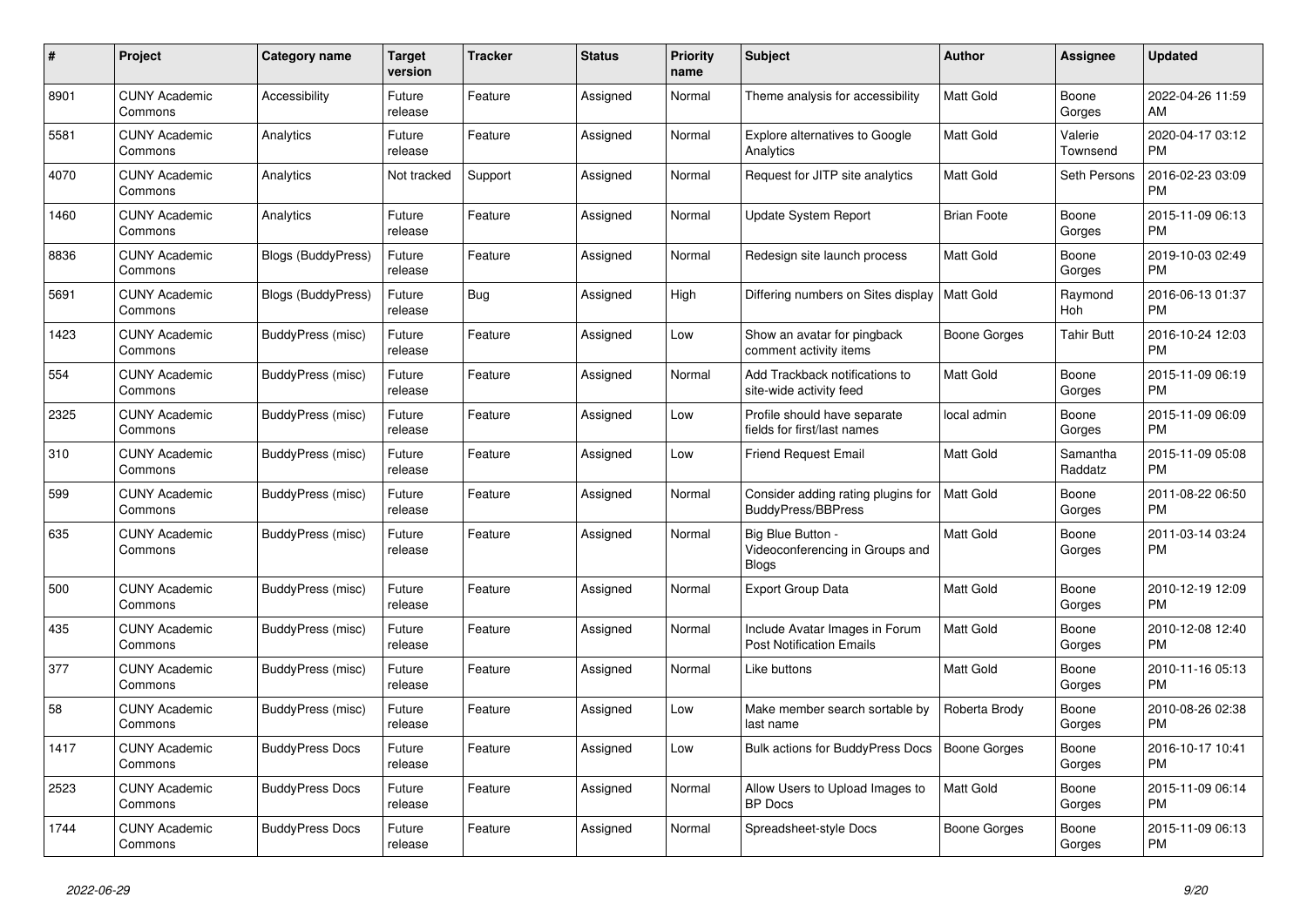| $\pmb{\#}$ | Project                         | <b>Category name</b>       | <b>Target</b><br>version | <b>Tracker</b> | <b>Status</b> | <b>Priority</b><br>name | <b>Subject</b>                                                                | Author              | <b>Assignee</b>      | <b>Updated</b>                |
|------------|---------------------------------|----------------------------|--------------------------|----------------|---------------|-------------------------|-------------------------------------------------------------------------------|---------------------|----------------------|-------------------------------|
| 519        | <b>CUNY Academic</b><br>Commons | <b>BuddyPress Docs</b>     | Future<br>release        | Feature        | Assigned      | Low                     | TOC for individual docs - for new<br>BP "wiki-like" plugin                    | scott voth          | Boone<br>Gorges      | 2015-11-09 05:54<br><b>PM</b> |
| 1422       | <b>CUNY Academic</b><br>Commons | <b>BuddyPress Docs</b>     | Future<br>release        | Feature        | Assigned      | Normal                  | Make "created Doc" activity icons<br>non-mini                                 | Boone Gorges        | Boone<br>Gorges      | 2015-11-09 05:48<br><b>PM</b> |
| 618        | <b>CUNY Academic</b><br>Commons | <b>BuddyPress Docs</b>     | Future<br>release        | Feature        | Assigned      | Normal                  | <b>BuddyPress Docs: export formats</b>                                        | Boone Gorges        | Boone<br>Gorges      | 2015-11-09 05:38<br><b>PM</b> |
| 4027       | <b>CUNY Academic</b><br>Commons | Commons In A Box           | Not tracked              | Design/UX      | Assigned      | Normal                  | Usability review of CBOX update<br>procedures                                 | <b>Matt Gold</b>    | Samantha<br>Raddatz  | 2015-05-11 06:36<br><b>PM</b> |
| 8902       | <b>CUNY Academic</b><br>Commons | Design                     | Not tracked              | Feature        | Assigned      | Normal                  | Report back on research on<br><b>BuddyPress themes</b>                        | <b>Matt Gold</b>    | <b>Michael Smith</b> | 2017-11-10 12:31<br><b>PM</b> |
| 2754       | <b>CUNY Academic</b><br>Commons | Design                     | Future<br>release        | Feature        | Assigned      | Normal                  | Determine strategy for CAC logo<br>handling in top header                     | Micki Kaufman       | Chris Stein          | 2015-01-05 08:53<br><b>PM</b> |
| 860        | <b>CUNY Academic</b><br>Commons | Design                     | Future<br>release        | Design/UX      | Assigned      | Normal                  | <b>Standardize Button Treatment</b><br>Across the Commons                     | Chris Stein         | Chris Stein          | 2014-05-01 09:45<br>AM        |
| 3524       | <b>CUNY Academic</b><br>Commons | Documentation              | Not tracked              | Documentation  | Assigned      | Normal                  | Post describing all you can do<br>when starting up a new<br>blog/group        | <b>Matt Gold</b>    | scott voth           | 2014-10-04 12:56<br><b>PM</b> |
| 1165       | <b>CUNY Academic</b><br>Commons | <b>Email Invitations</b>   | Future<br>release        | Feature        | Assigned      | Low                     | Allow saved lists of invitees under<br>Send Invites                           | <b>Boone Gorges</b> | Boone<br>Gorges      | 2015-11-09 06:03<br><b>PM</b> |
| 15604      | <b>CUNY Academic</b><br>Commons | <b>Email Notifications</b> | Future<br>release        | Feature        | Assigned      | Normal                  | <b>Restructure Commons Group</b><br>Digest Email Messages                     | <b>Matt Gold</b>    | Boone<br>Gorges      | 2022-05-26 10:45<br>AM        |
| 333        | <b>CUNY Academic</b><br>Commons | <b>Email Notifications</b> | Future<br>release        | Feature        | Assigned      | Low                     | Delay Forum Notification Email<br>Delivery Until After Editing Period<br>Ends | <b>Matt Gold</b>    | Raymond<br>Hoh       | 2015-11-09 06:01<br><b>PM</b> |
| 5016       | <b>CUNY Academic</b><br>Commons | Events                     | Future<br>release        | Feature        | Assigned      | Low                     | Allow comments to be posted on<br>events                                      | <b>Matt Gold</b>    | Raymond<br>Hoh       | 2019-03-01 02:23<br><b>PM</b> |
| 4903       | <b>CUNY Academic</b><br>Commons | Events                     | Future<br>release        | Design/UX      | Assigned      | Normal                  | Improving visual appearance of<br>event calendars                             | <b>Matt Gold</b>    | Boone<br>Gorges      | 2016-10-13 11:51<br>AM        |
| 5696       | <b>CUNY Academic</b><br>Commons | Events                     | Future<br>release        | Feature        | Assigned      | Normal                  | Events Calendar - display options<br>calendar aggregation                     | <b>Matt Gold</b>    | Boone<br>Gorges      | 2016-10-13 11:44<br>AM        |
| 4438       | <b>CUNY Academic</b><br>Commons | Events                     | Future<br>release        | <b>Bug</b>     | Assigned      | Normal                  | Events Calendar - Export<br><b>Recurring Events</b>                           | scott voth          | Daniel Jones         | 2016-05-23 04:25<br><b>PM</b> |
| 4238       | <b>CUNY Academic</b><br>Commons | Events                     | Future<br>release        | Feature        | Assigned      | Normal                  | Copy Events to Other Groups?                                                  | Matt Gold           | Boone<br>Gorges      | 2015-07-02 10:08<br>AM        |
| 4053       | <b>CUNY Academic</b><br>Commons | Events                     | Future<br>release        | Feature        | Assigned      | Normal                  | Create new tab for past events                                                | <b>Matt Gold</b>    | Boone<br>Gorges      | 2015-05-12 02:10<br><b>PM</b> |
| 3475       | <b>CUNY Academic</b><br>Commons | Events                     | Future<br>release        | Feature        | Assigned      | Normal                  | Request to add plugin to<br>streamline room<br>booking/appointment booking    | Naomi Barrettara    | Boone<br>Gorges      | 2014-12-01 05:14<br><b>PM</b> |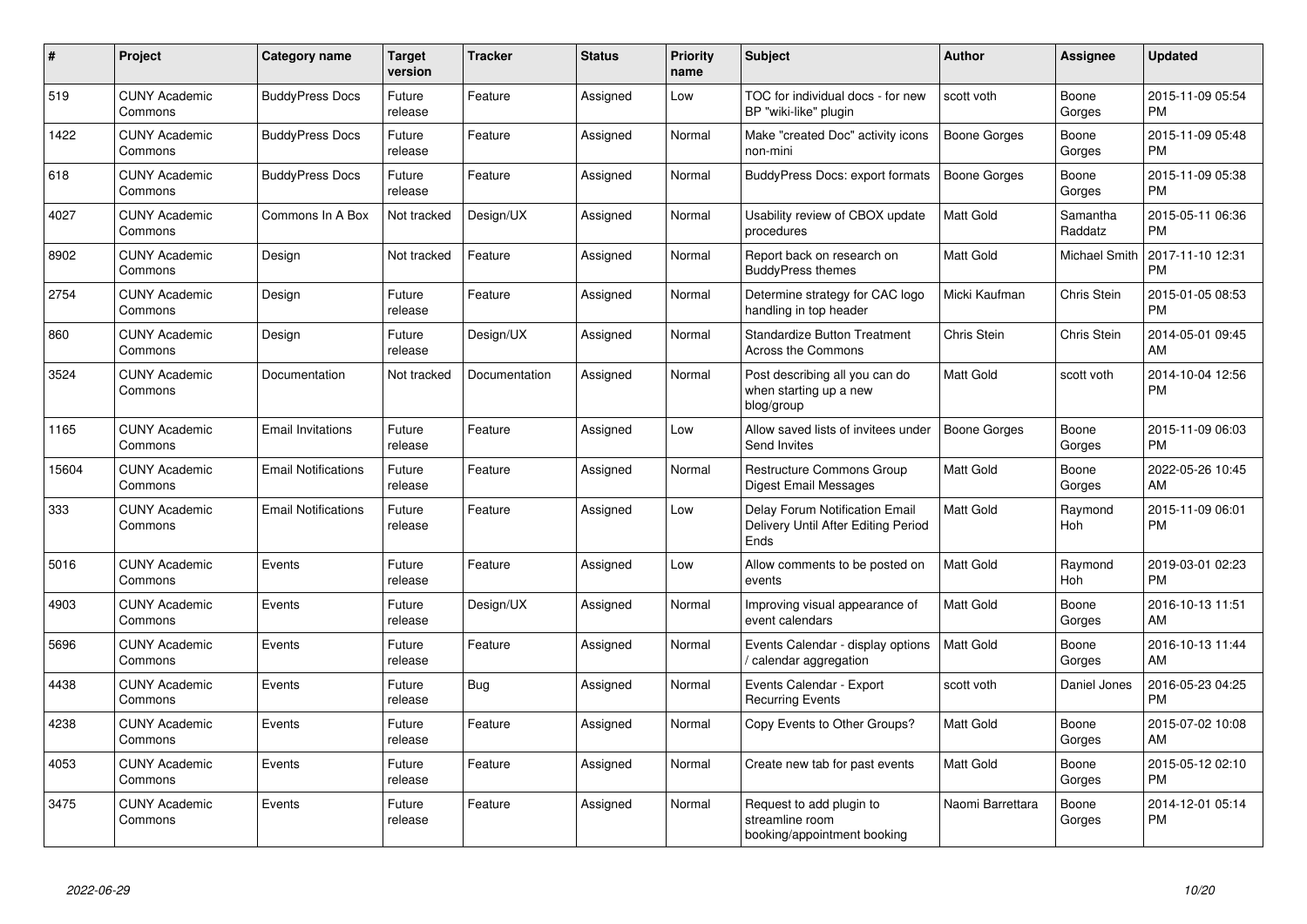| #     | Project                         | Category name      | <b>Target</b><br>version | <b>Tracker</b> | <b>Status</b> | Priority<br>name | <b>Subject</b>                                                               | <b>Author</b>        | Assignee            | <b>Updated</b>                |
|-------|---------------------------------|--------------------|--------------------------|----------------|---------------|------------------|------------------------------------------------------------------------------|----------------------|---------------------|-------------------------------|
| 653   | <b>CUNY Academic</b><br>Commons | Group Blogs        | Future<br>release        | Feature        | Assigned      | Normal           | Redesign Integration of Groups<br>and Blogs                                  | Matt Gold            | Samantha<br>Raddatz | 2015-11-09 05:40<br><b>PM</b> |
| 1192  | <b>CUNY Academic</b><br>Commons | <b>Group Files</b> | Future<br>release        | Feature        | Assigned      | Low              | When posting group files, allow<br>users to add a category without<br>saving | <b>Matt Gold</b>     | Raymond<br>Hoh      | 2015-11-09 05:53<br><b>PM</b> |
| 3354  | <b>CUNY Academic</b><br>Commons | Group Files        | Future<br>release        | Feature        | Assigned      | Low              | Allow Group Download of Multiple<br><b>Selected Files</b>                    | <b>Matt Gold</b>     | Chris Stein         | 2014-08-01 08:50<br>AM        |
| 3080  | <b>CUNY Academic</b><br>Commons | <b>Group Files</b> | Future<br>release        | Feature        | Assigned      | Low              | Create a system to keep track of<br>file changes                             | Matt Gold            | Boone<br>Gorges     | 2014-02-26 10:04<br><b>PM</b> |
| 10659 | <b>CUNY Academic</b><br>Commons | Group Forums       | Future<br>release        | Feature        | Assigned      | Normal           | Post to multiple groups via email                                            | <b>Matt Gold</b>     | Raymond<br>Hoh      | 2018-11-15 12:54<br>AM        |
| 9835  | <b>CUNY Academic</b><br>Commons | Group Forums       | Future<br>release        | <b>Bug</b>     | Assigned      | Normal           | add a "like" function?                                                       | Marilyn Weber        | <b>Erik Trainer</b> | 2018-06-05 01:49<br><b>PM</b> |
| 6392  | <b>CUNY Academic</b><br>Commons | Group Forums       | Future<br>release        | Design/UX      | Assigned      | Low              | Composition/Preview Panes in<br>Forum Posts                                  | Luke Waltzer         | Paige Dupont        | 2016-10-21 04:26<br><b>PM</b> |
| 5268  | <b>CUNY Academic</b><br>Commons | Group Forums       | Future<br>release        | <b>Bug</b>     | Assigned      | Normal           | Long-time to post to multiple<br>groups                                      | Luke Waltzer         | Daniel Jones        | 2016-09-07 06:31<br><b>PM</b> |
| 3192  | <b>CUNY Academic</b><br>Commons | Group Forums       | Future<br>release        | Feature        | Assigned      | Normal           | Customizable forum views for<br>bbPress 2.x group forums                     | <b>Boone Gorges</b>  | Raymond<br>Hoh      | 2015-11-09 12:47<br><b>PM</b> |
| 4221  | <b>CUNY Academic</b><br>Commons | Group Forums       | Future<br>release        | Design/UX      | Assigned      | Normal           | Add 'Number of Posts' display<br>option to Forum page                        | Samantha Raddatz     | Samantha<br>Raddatz | 2015-06-26 02:21<br><b>PM</b> |
| 3193  | <b>CUNY Academic</b><br>Commons | Group Forums       | Future<br>release        | Feature        | Assigned      | Normal           | bbPress 2.x dynamic roles and<br><b>RBE</b>                                  | Boone Gorges         | Boone<br>Gorges     | 2014-09-30 01:30<br><b>PM</b> |
| 585   | <b>CUNY Academic</b><br>Commons | Group Forums       | Future<br>release        | Feature        | Assigned      | Normal           | Merge Forum Topics                                                           | Sarah Morgano        | Boone<br>Gorges     | 2011-07-06 04:11<br><b>PM</b> |
| 2610  | <b>CUNY Academic</b><br>Commons | Group Invitations  | Future<br>release        | Feature        | Assigned      | Low              | Request: Custom invitation<br>message to group invites                       | local admin          | Boone<br>Gorges     | 2015-11-09 06:13<br><b>PM</b> |
| 3308  | <b>CUNY Academic</b><br>Commons | Group Invitations  | Future<br>release        | Feature        | Assigned      | Normal           | Allow members to rescind group<br>invitations                                | Matt Gold            | Boone<br>Gorges     | 2015-04-01 08:53<br><b>PM</b> |
| 9015  | <b>CUNY Academic</b><br>Commons | Groups (misc)      | Not tracked              | Outreach       | Assigned      | Normal           | Email group admins the email<br>addresses of their groups                    | <b>Matt Gold</b>     | <b>Matt Gold</b>    | 2018-01-02 09:54<br>AM        |
| 481   | <b>CUNY Academic</b><br>Commons | Groups (misc)      | Future<br>release        | Feature        | Assigned      | Normal           | ability to archive inactive groups<br>and blogs                              | Michael Mandiberg    | Samantha<br>Raddatz | 2015-11-09 05:56<br><b>PM</b> |
| 3458  | <b>CUNY Academic</b><br>Commons | Groups (misc)      | Future<br>release        | Feature        | Assigned      | Normal           | Filter Members of Group by<br>Campus                                         | <b>Michael Smith</b> | Samantha<br>Raddatz | 2014-09-26 08:32<br><b>PM</b> |
| 4980  | <b>CUNY Academic</b><br>Commons | Home Page          | Future<br>release        | Feature        | Assigned      | Normal           | CAC Featured Content -- Adding<br>Randomization                              | <b>Matt Gold</b>     | Boone<br>Gorges     | 2016-12-12 03:01<br><b>PM</b> |
| 6995  | <b>CUNY Academic</b><br>Commons | Home Page          | Not tracked              | Bug            | Assigned      | Normal           | member filter on homepage not<br>working                                     | Matt Gold            | Raymond<br>Hoh      | 2016-12-11 09:46<br><b>PM</b> |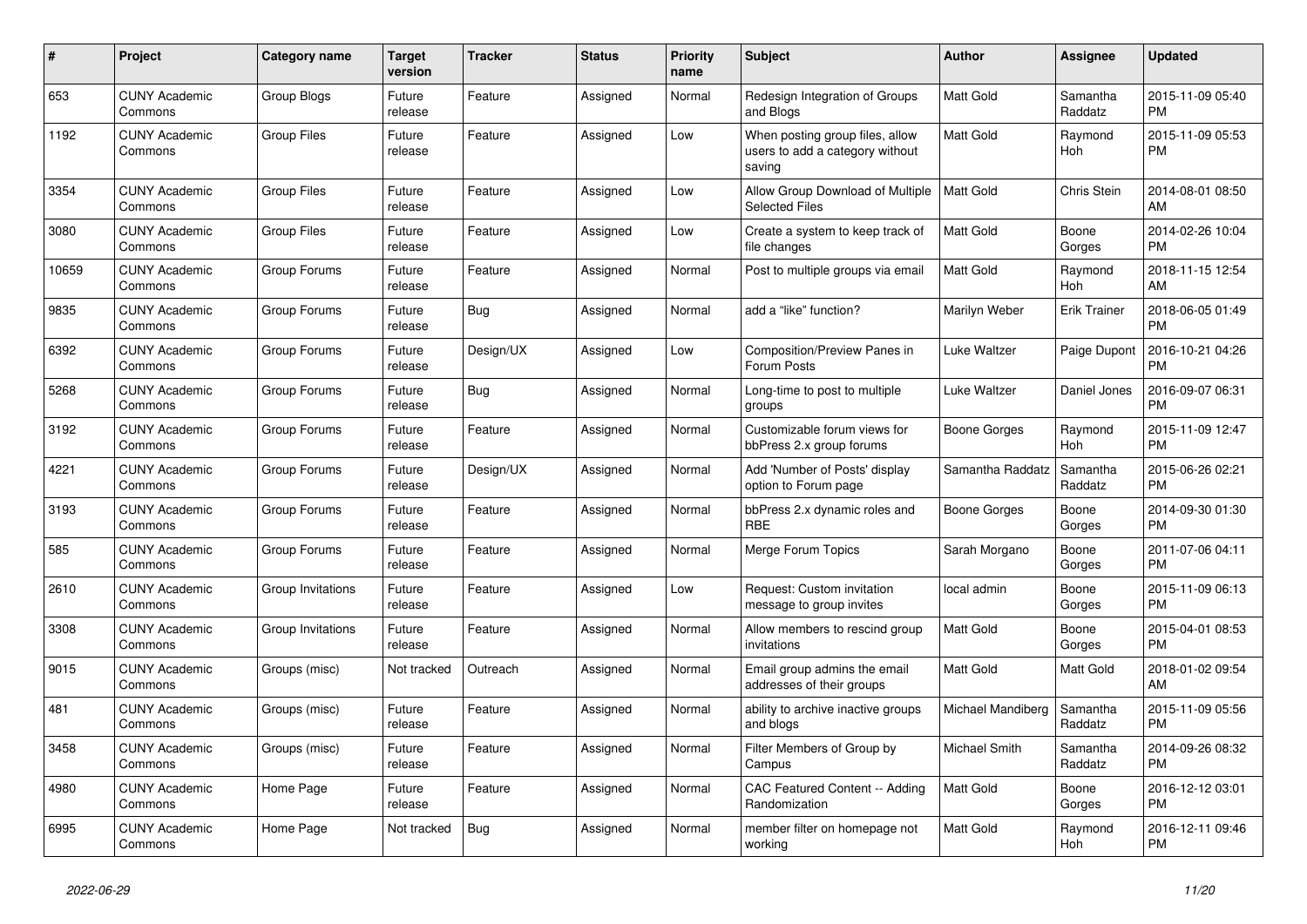| $\pmb{\#}$ | Project                         | Category name                  | <b>Target</b><br>version | <b>Tracker</b> | <b>Status</b> | <b>Priority</b><br>name | <b>Subject</b>                                                                             | Author              | <b>Assignee</b>     | <b>Updated</b>                |
|------------|---------------------------------|--------------------------------|--------------------------|----------------|---------------|-------------------------|--------------------------------------------------------------------------------------------|---------------------|---------------------|-------------------------------|
| 1888       | <b>CUNY Academic</b><br>Commons | Home Page                      | Future<br>release        | Feature        | Assigned      | Normal                  | Refactor BP MPO Activity Filter to<br>support proper pagination                            | Sarah Morgano       | Boone<br>Gorges     | 2014-05-01 07:11<br><b>PM</b> |
| 1983       | <b>CUNY Academic</b><br>Commons | Home Page                      | Future<br>release        | Feature        | Assigned      | Low                     | Media Library integration with<br>Featured Content plugin                                  | Boone Gorges        | Dominic<br>Giglio   | 2014-03-17 10:34<br>AM        |
| 3230       | <b>CUNY Academic</b><br>Commons | Internal Tools and<br>Workflow | Not tracked              | Feature        | Assigned      | High                    | Scripts for quicker<br>provisioning/updating of<br>development environments                | Boone Gorges        | Boone<br>Gorges     | 2016-01-26 04:54<br><b>PM</b> |
| 5234       | <b>CUNY Academic</b><br>Commons | Membership                     | Future<br>release        | Feature        | Assigned      | Normal                  | Write Unconfirmed patch for WP                                                             | <b>Boone Gorges</b> | Boone<br>Gorges     | 2016-10-24 11:18<br>AM        |
| 3517       | <b>CUNY Academic</b><br>Commons | My Commons                     | Future<br>release        | Feature        | Assigned      | Normal                  | Mute/Unmute My Commons<br>updates                                                          | Matt Gold           | Raymond<br>Hoh      | 2015-11-09 01:19<br><b>PM</b> |
| 3536       | <b>CUNY Academic</b><br>Commons | My Commons                     | Future<br>release        | Feature        | Assigned      | Normal                  | Infinite Scroll on My Commons<br>page                                                      | <b>Matt Gold</b>    | Raymond<br>Hoh      | 2015-04-13 04:42<br><b>PM</b> |
| 3577       | <b>CUNY Academic</b><br>Commons | My Commons                     | Future<br>release        | Design/UX      | Assigned      | Normal                  | Replies to items in My Commons                                                             | <b>Matt Gold</b>    | Raymond<br>Hoh      | 2015-04-09 05:19<br><b>PM</b> |
| 3330       | <b>CUNY Academic</b><br>Commons | My Commons                     | Future<br>release        | Feature        | Assigned      | Normal                  | 'Commons Information" tool                                                                 | Boone Gorges        | Chris Stein         | 2014-09-22 08:46<br><b>PM</b> |
| 9028       | <b>CUNY Academic</b><br>Commons | Onboarding                     | Future<br>release        | Feature        | Assigned      | Normal                  | suggest groups to new members<br>during the registration process                           | <b>Matt Gold</b>    | Chris Stein         | 2018-10-24 12:34<br><b>PM</b> |
| 9895       | <b>CUNY Academic</b><br>Commons | Onboarding                     | Future<br>release        | Feature        | Assigned      | Normal                  | Add "Accept Invitation"<br>link/button/function to Group<br>and/or Site invitation emails? | Luke Waltzer        | Boone<br>Gorges     | 2018-06-07 12:42<br><b>PM</b> |
| 5955       | <b>CUNY Academic</b><br>Commons | Outreach                       | Future<br>release        | Feature        | Assigned      | Normal                  | Create auto-newsletter for<br>commons members                                              | <b>Matt Gold</b>    | Luke Waltzer        | 2016-08-30 10:34<br>AM        |
| 3768       | <b>CUNY Academic</b><br>Commons | <b>Public Portfolio</b>        | Future<br>release        | Feature        | Assigned      | Normal                  | Institutions/Past positions on<br>public portfolios                                        | <b>Matt Gold</b>    | Boone<br>Gorges     | 2018-04-23 10:44<br>AM        |
| 2881       | <b>CUNY Academic</b><br>Commons | Public Portfolio               | Future<br>release        | Feature        | Assigned      | Normal                  | Redesign the UX for Profiles                                                               | Chris Stein         | Chris Stein         | 2016-10-13 12:45<br><b>PM</b> |
| 5827       | <b>CUNY Academic</b><br>Commons | <b>Public Portfolio</b>        | Future<br>release        | <b>Bug</b>     | Assigned      | Normal                  | Academic Interests square<br>bracket links not working                                     | scott voth          | Chris Stein         | 2016-08-11 11:59<br><b>PM</b> |
| 2013       | <b>CUNY Academic</b><br>Commons | <b>Public Portfolio</b>        | Future<br>release        | Feature        | Assigned      | Low                     | Have Profile Privacy Options<br>show up only for filled-in fields                          | Matt Gold           | Boone<br>Gorges     | 2015-11-09 06:09<br><b>PM</b> |
| 4404       | <b>CUNY Academic</b><br>Commons | <b>Public Portfolio</b>        | Future<br>release        | Design/UX      | Assigned      | Normal                  | Change color of permissions info<br>on portfolio editing interface                         | <b>Matt Gold</b>    | Samantha<br>Raddatz | 2015-08-11 05:28<br><b>PM</b> |
| 3770       | <b>CUNY Academic</b><br>Commons | <b>Public Portfolio</b>        | Future<br>release        | Feature        | Assigned      | Normal                  | Improve Layout/Formatting of<br>Positions Area on Public<br>Portfolios                     | <b>Matt Gold</b>    | Chris Stein         | 2015-04-01 09:17<br><b>PM</b> |
| 3042       | CUNY Academic<br>Commons        | Public Portfolio               | Future<br>release        | Feature        | Assigned      | Normal                  | Browsing member interests                                                                  | <b>Matt Gold</b>    | Boone<br>Gorges     | 2015-03-21 09:04<br><b>PM</b> |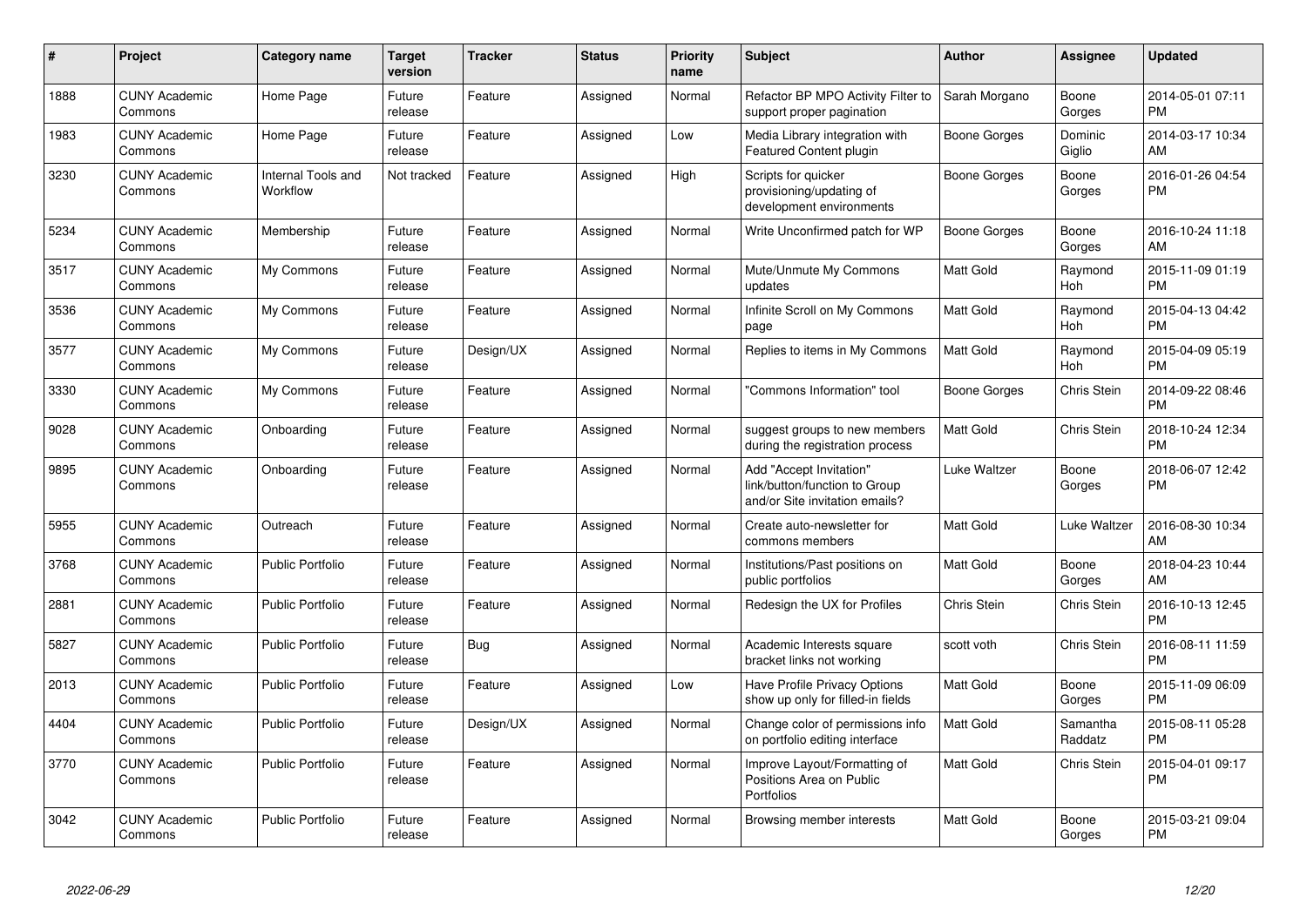| #    | <b>Project</b>                  | Category name           | <b>Target</b><br>version | <b>Tracker</b> | <b>Status</b> | Priority<br>name | <b>Subject</b>                                                        | <b>Author</b>    | Assignee              | <b>Updated</b>                |
|------|---------------------------------|-------------------------|--------------------------|----------------|---------------|------------------|-----------------------------------------------------------------------|------------------|-----------------------|-------------------------------|
| 2832 | <b>CUNY Academic</b><br>Commons | <b>Public Portfolio</b> | Future<br>release        | Feature        | Assigned      | Normal           | Improve interface for (not)<br>auto-linking profile fields            | Boone Gorges     | Chris Stein           | 2015-01-05 08:52<br><b>PM</b> |
| 3220 | <b>CUNY Academic</b><br>Commons | <b>Public Portfolio</b> | Future<br>release        | Feature        | Assigned      | Normal           | Add indent/outdent option to<br>Formatting Buttons on Profile<br>Page | <b>Matt Gold</b> | Boone<br>Gorges       | 2014-05-21 10:39<br><b>PM</b> |
| 6115 | <b>CUNY Academic</b><br>Commons | Publicity               | Not tracked              | Feature        | Assigned      | Normal           | create digital signage for GC                                         | Matt Gold        | scott voth            | 2016-10-11 10:09<br><b>PM</b> |
| 3510 | <b>CUNY Academic</b><br>Commons | Publicity               | 1.7                      | Publicity      | Assigned      | Normal           | Post on the News Blog re: 'My<br>Commons'                             | Micki Kaufman    | Sarah<br>Morgano      | 2014-10-15 11:18<br>AM        |
| 3511 | <b>CUNY Academic</b><br>Commons | Publicity               | 1.7                      | Publicity      | Assigned      | Normal           | Social media for 1.7                                                  | Micki Kaufman    | Sarah<br>Morgano      | 2014-10-14 03:32<br><b>PM</b> |
| 940  | <b>CUNY Academic</b><br>Commons | Redmine                 | Future<br>release        | Feature        | Assigned      | Low              | Communication with users after<br>releases                            | Matt Gold        | Dominic<br>Giglio     | 2012-09-09 04:36<br><b>PM</b> |
| 5225 | <b>CUNY Academic</b><br>Commons | Registration            | Future<br>release        | Feature        | Assigned      | Normal           | On-boarding Issues                                                    | Luke Waltzer     | Samantha<br>Raddatz   | 2016-02-12 02:58<br><b>PM</b> |
| 370  | <b>CUNY Academic</b><br>Commons | Registration            | Future<br>release        | Feature        | Assigned      | High             | <b>Guest Accounts</b>                                                 | <b>Matt Gold</b> | <b>Matt Gold</b>      | 2015-04-09 09:33<br><b>PM</b> |
| 8976 | <b>CUNY Academic</b><br>Commons | Reply By Email          | Not tracked              | Feature        | Assigned      | Normal           | Package RBE new topics<br>posting?                                    | <b>Matt Gold</b> | Raymond<br>Hoh        | 2017-12-04 02:34<br><b>PM</b> |
| 6671 | <b>CUNY Academic</b><br>Commons | Reply By Email          | Not tracked              | <b>Bug</b>     | Assigned      | Normal           | "Post too often" RBE error<br>message                                 | <b>Matt Gold</b> | Raymond<br><b>Hoh</b> | 2016-11-11 09:55<br>AM        |
| 3002 | <b>CUNY Academic</b><br>Commons | Search                  | Future<br>release        | Feature        | Assigned      | Normal           | Overhaul CAC search by using<br>external search appliance             | Boone Gorges     | Boone<br>Gorges       | 2020-07-15 03:05<br><b>PM</b> |
| 3662 | <b>CUNY Academic</b><br>Commons | <b>SEO</b>              | Future<br>release        | Feature        | Assigned      | Normal           | Duplicate Content/SEO/Google<br>issues                                | <b>Matt Gold</b> | Raymond<br>Hoh        | 2015-04-13 04:37<br><b>PM</b> |
| 8898 | <b>CUNY Academic</b><br>Commons | Social Paper            | Not tracked              | Feature        | Assigned      | Normal           | Usage data on docs and social<br>paper                                | Matt Gold        | Matt Gold             | 2017-11-16 11:32<br>AM        |
| 6426 | <b>CUNY Academic</b><br>Commons | Spam/Spam<br>Prevention | Future<br>release        | Feature        | Assigned      | Normal           | Force captcha on all comments?                                        | Matt Gold        | <b>Tahir Butt</b>     | 2016-10-24 02:06<br><b>PM</b> |
| 8666 | <b>CUNY Academic</b><br>Commons | Teaching                | Not tracked              | Documentation  | Assigned      | Normal           | Create Teaching on the<br>Commons Resource Page                       | <b>Matt Gold</b> | Laurie Hurson         | 2019-09-23 03:16<br><b>PM</b> |
| 3090 | <b>CUNY Academic</b><br>Commons | Twitter page            | Future<br>release        | Feature        | Assigned      | Normal           | Prevent Retweets from showing<br>up on Commons twitter page           | Matt Gold        | <b>Tahir Butt</b>     | 2016-10-24 11:31<br>AM        |
| 5316 | <b>CUNY Academic</b><br>Commons | User Experience         | Future<br>release        | Feature        | Assigned      | Normal           | Prompt user email address<br>updates                                  | Matt Gold        | Stephen Real          | 2016-12-21 03:30<br><b>PM</b> |
| 6298 | <b>CUNY Academic</b><br>Commons | User Experience         | Not tracked              | Design/UX      | Assigned      | Normal           | Examine data from survey                                              | <b>Matt Gold</b> | Margaret<br>Galvan    | 2016-10-14 12:16<br><b>PM</b> |
| 3473 | <b>CUNY Academic</b><br>Commons | User Experience         | Future<br>release        | Feature        | Assigned      | Normal           | Commons profile: Add help info<br>about "Positions" replacing "title" | Keith Miyake     | Samantha<br>Raddatz   | 2015-11-09 02:28<br><b>PM</b> |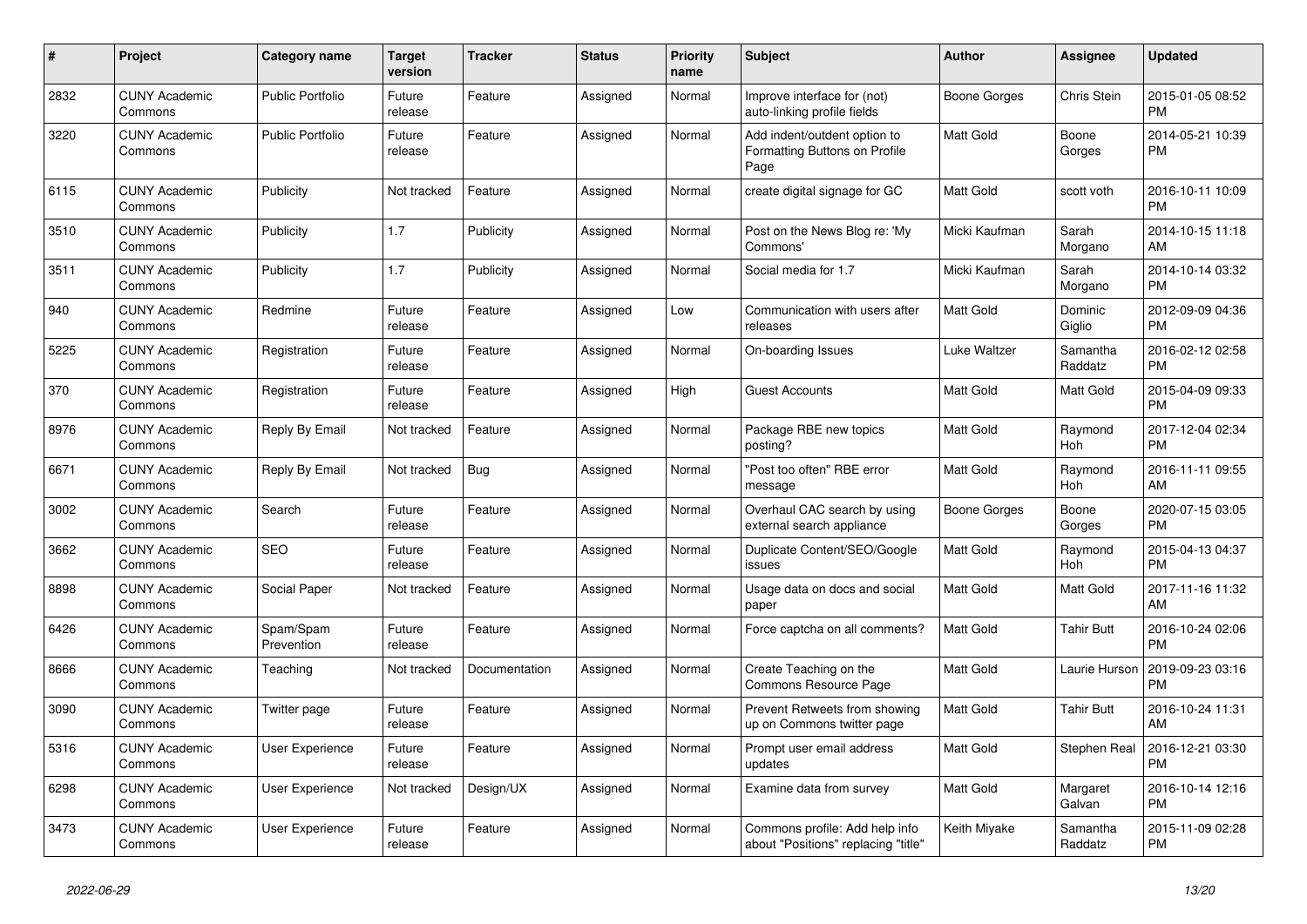| $\#$  | Project                         | <b>Category name</b>     | Target<br>version | <b>Tracker</b> | <b>Status</b> | <b>Priority</b><br>name | <b>Subject</b>                                                                            | <b>Author</b>           | <b>Assignee</b>       | <b>Updated</b>                |
|-------|---------------------------------|--------------------------|-------------------|----------------|---------------|-------------------------|-------------------------------------------------------------------------------------------|-------------------------|-----------------------|-------------------------------|
| 4661  | <b>CUNY Academic</b><br>Commons | <b>User Experience</b>   | Future<br>release | <b>Bug</b>     | Assigned      | Normal                  | <b>Simplify Events text</b>                                                               | <b>Matt Gold</b>        | Samantha<br>Raddatz   | 2015-10-02 09:06<br><b>PM</b> |
| 9941  | <b>CUNY Academic</b><br>Commons | Wiki                     | Not tracked       | Support        | Assigned      | Normal                  | Wiki functionality                                                                        | <b>Matt Gold</b>        | Boone<br>Gorges       | 2018-06-26 10:57<br>AM        |
| 636   | <b>CUNY Academic</b><br>Commons | WordPress (misc)         | Not tracked       | Support        | Assigned      | Normal                  | Create Lynda.com-like Table of<br><b>Contents for Prospective Tutorial</b><br>Screencasts | <b>Matt Gold</b>        | scott voth            | 2016-02-23 03:12<br><b>PM</b> |
| 2175  | <b>CUNY Academic</b><br>Commons | WordPress (misc)         | Not tracked       | Support        | Assigned      | Normal                  | Subscibe 2 vs. Jetpack<br>subscription options                                            | local admin             | <b>Matt Gold</b>      | 2016-01-26 04:58<br><b>PM</b> |
| 1105  | <b>CUNY Academic</b><br>Commons | WordPress (misc)         | Future<br>release | Feature        | Assigned      | Normal                  | Rephrase Blog Privacy Options                                                             | <b>Matt Gold</b>        | Samantha<br>Raddatz   | 2015-11-09 06:19<br><b>PM</b> |
| 365   | <b>CUNY Academic</b><br>Commons | WordPress (misc)         | Future<br>release | Feature        | Assigned      | Normal                  | <b>Create Mouseover Tooltips</b><br>throughout Site                                       | Matt Gold               | Chris Stein           | 2015-11-09 06:18<br><b>PM</b> |
| 287   | <b>CUNY Academic</b><br>Commons | WordPress (misc)         | Future<br>release | Feature        | Assigned      | Normal                  | Create troubleshooting tool for<br>account sign-up                                        | Matt Gold               | Boone<br>Gorges       | 2015-11-09 06:17<br><b>PM</b> |
| 4388  | <b>CUNY Academic</b><br>Commons | WordPress (misc)         | Future<br>release | Bug            | Assigned      | Normal                  | Repeated request for<br>authentication.                                                   | Alice.Lynn<br>McMichael | Raymond<br><b>Hoh</b> | 2015-08-11 07:35<br><b>PM</b> |
| 3759  | <b>CUNY Academic</b><br>Commons | WordPress (misc)         | Future<br>release | Feature        | Assigned      | Normal                  | Review Interface for Adding Users   Matt Gold<br>to Blogs                                 |                         | Boone<br>Gorges       | 2015-03-24 05:52<br><b>PM</b> |
| 2167  | <b>CUNY Academic</b><br>Commons | WordPress (misc)         | Future<br>release | <b>Bug</b>     | Assigned      | Normal                  | CAC-Livestream Plugin Issues                                                              | Michael Smith           | Dominic<br>Giglio     | 2015-01-02 03:06<br><b>PM</b> |
| 1508  | <b>CUNY Academic</b><br>Commons | WordPress (misc)         | Future<br>release | Feature        | Assigned      | Normal                  | Share login cookies across<br>mapped domains                                              | <b>Boone Gorges</b>     | Boone<br>Gorges       | 2012-07-02 12:12<br><b>PM</b> |
| 13946 | <b>CUNY Academic</b><br>Commons | <b>WordPress Plugins</b> | 2.1.0             | Support        | Assigned      | Normal                  | Custom Embed handler For<br>OneDrive files                                                | scott voth              | Raymond<br>Hoh        | 2022-05-26 10:46<br>AM        |
| 8078  | <b>CUNY Academic</b><br>Commons | <b>WordPress Plugins</b> | Future<br>release | System Upgrade | Assigned      | Normal                  | <b>CommentPress Updates</b>                                                               | Margaret Galvan         | Christian<br>Wach     | 2017-05-08 03:49<br><b>PM</b> |
| 497   | <b>CUNY Academic</b><br>Commons | <b>WordPress Plugins</b> | Future<br>release | Feature        | Assigned      | Normal                  | Drag and Drop Ordering on<br><b>Gallery Post Plugin</b>                                   | <b>Matt Gold</b>        | Ron Rennick           | 2015-11-09 06:18<br><b>PM</b> |
| 1562  | <b>CUNY Academic</b><br>Commons | <b>WordPress Plugins</b> | Future<br>release | Feature        | Assigned      | Low                     | Play with NYT Collaborative<br><b>Authoring Tool</b>                                      | <b>Matt Gold</b>        | Boone<br>Gorges       | 2015-01-05 08:47<br><b>PM</b> |
| 658   | <b>CUNY Academic</b><br>Commons | <b>WordPress Plugins</b> | Future<br>release | Feature        | Assigned      | Normal                  | Rebulid Sitewide Tag Suggestion                                                           | <b>Matt Gold</b>        | Boone<br>Gorges       | 2015-01-05 08:47<br><b>PM</b> |
| 2223  | <b>CUNY Academic</b><br>Commons | <b>WordPress Plugins</b> | Future<br>release | Feature        | Assigned      | Low                     | Add Participad to the CUNY<br><b>Academic Commons</b>                                     | Matt Gold               | Boone<br>Gorges       | 2014-09-17 10:03<br><b>PM</b> |
| 412   | <b>CUNY Academic</b><br>Commons | <b>WordPress Themes</b>  | Future<br>release | Feature        | Assigned      | Normal                  | <b>Featured Themes</b>                                                                    | Matt Gold               | Dominic<br>Giglio     | 2015-01-05 08:44<br><b>PM</b> |
| 3492  | <b>CUNY Academic</b><br>Commons | <b>WordPress Themes</b>  | Future<br>release | Support        | Assigned      | Normal                  | Add CBOX theme to the<br>Commons                                                          | scott voth              | Raymond<br>Hoh        | 2014-10-08 05:55<br><b>PM</b> |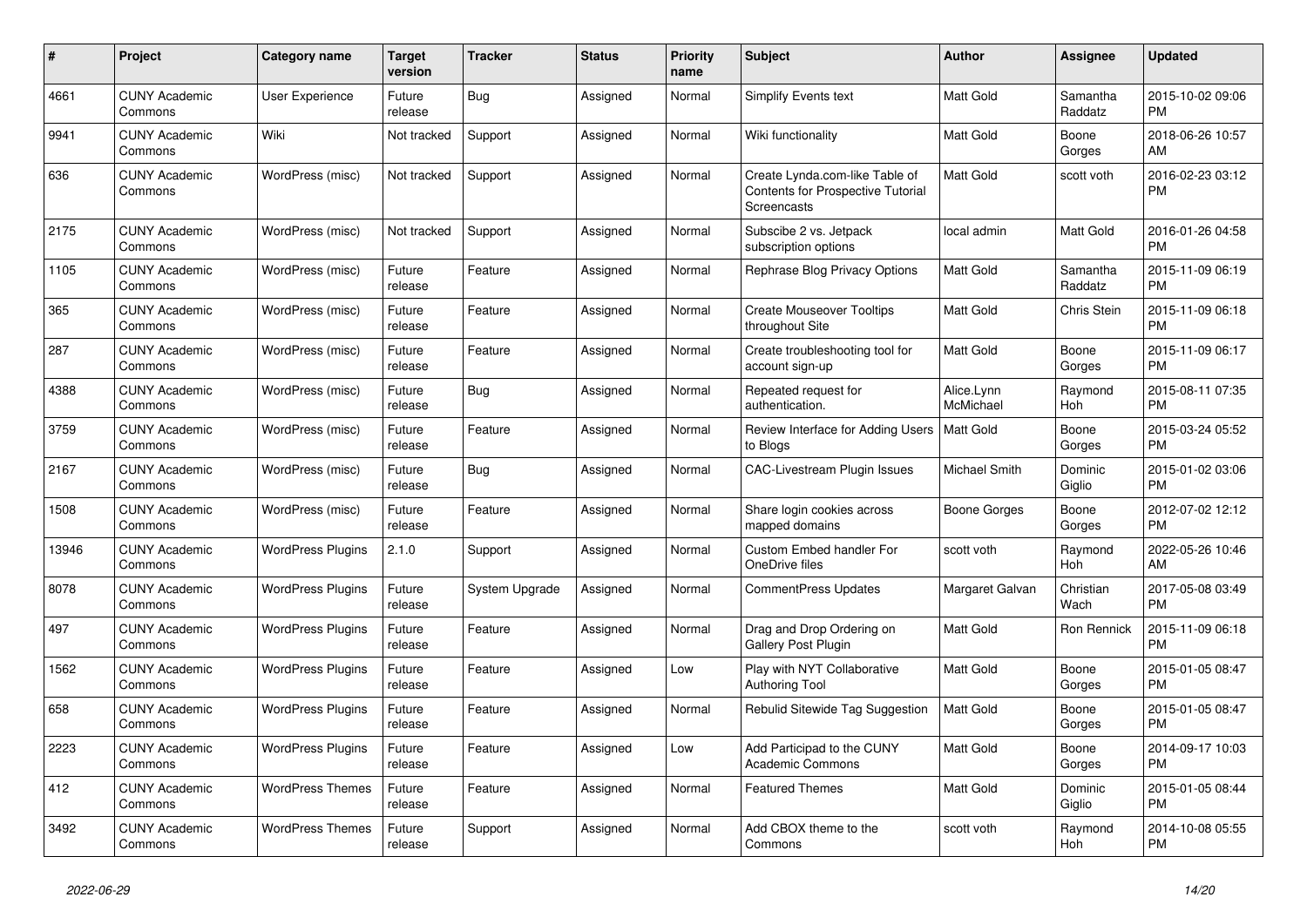| #     | <b>Project</b>                  | Category name            | <b>Target</b><br>version | <b>Tracker</b> | <b>Status</b>        | <b>Priority</b><br>name | <b>Subject</b>                                                            | <b>Author</b>           | Assignee            | <b>Updated</b>                |
|-------|---------------------------------|--------------------------|--------------------------|----------------|----------------------|-------------------------|---------------------------------------------------------------------------|-------------------------|---------------------|-------------------------------|
| 4986  | <b>CUNY Academic</b><br>Commons | ZenDesk                  | Not tracked              | Support        | Assigned             | Normal                  | Prepare documentation for<br>Zendesk re web widget                        | Matt Gold               | Samantha<br>Raddatz | 2016-02-25 03:09<br><b>PM</b> |
| 16092 | <b>CUNY Academic</b><br>Commons |                          | Future<br>release        | Feature        | Hold                 | Normal                  | Don't show main site in Site<br>search results                            | Boone Gorges            | Boone<br>Gorges     | 2022-05-17 03:12<br><b>PM</b> |
| 13912 | <b>CUNY Academic</b><br>Commons |                          | Not tracked              | Feature        | Hold                 | Low                     | posting "missed schedule"                                                 | Marilyn Weber           |                     | 2021-02-23 10:46<br>AM        |
| 11848 | <b>CUNY Academic</b><br>Commons |                          | Not tracked              | Support        | Hold                 | Normal                  | a Dean of Faculty wants to share<br>a large file                          | Marilyn Weber           |                     | 2019-09-24 08:44<br>AM        |
| 2576  | NYCDH Community<br>Site         |                          |                          | Bug            | Hold                 | Low                     | <b>Test Next Button in Javascript</b><br><b>Tutorial Under Activities</b> | <b>Mark Newton</b>      | Alex Gil            | 2013-05-18 02:55<br><b>PM</b> |
| 9060  | <b>CUNY Academic</b><br>Commons | Commons In A Box         | Not tracked              | Bug            | Hold                 | Normal                  | Problems with CBox image library<br>upload                                | Lisa Rhody              | Raymond<br>Hoh      | 2018-01-10 03:26<br>PM        |
| 8756  | <b>CUNY Academic</b><br>Commons | Group Blogs              | Future<br>release        | Feature        | Hold                 | Normal                  | Connect multiple blogs to one<br>group?                                   | Matt Gold               | Boone<br>Gorges     | 2017-09-30 10:42<br>AM        |
| 8991  | <b>CUNY Academic</b><br>Commons | Reply By Email           | Not tracked              | <b>Bug</b>     | Hold                 | Normal                  | RBE duplicate email message<br>issue                                      | Matt Gold               | Raymond<br>Hoh      | 2018-02-18 08:53<br><b>PM</b> |
| 3369  | <b>CUNY Academic</b><br>Commons | Reply By Email           | Not tracked              | Outreach       | Hold                 | Normal                  | Release reply by email to WP<br>plugin directory                          | Matt Gold               | Raymond<br>Hoh      | 2016-03-01 12:46<br><b>PM</b> |
| 14113 | <b>CUNY Academic</b><br>Commons | WordPress (misc)         | Future<br>release        | Bug            | Hold                 | Normal                  | Block Editor Not Working on this<br>page - Json error                     | scott voth              | Boone<br>Gorges     | 2021-03-05 11:01<br>AM        |
| 3939  | <b>CUNY Academic</b><br>Commons | <b>WordPress Plugins</b> | Future<br>release        | Bug            | Hold                 | Normal                  | Activity stream support for<br>Co-Authors Plus plugin                     | Raymond Hoh             | Raymond<br>Hoh      | 2015-11-09 06:13<br>PM        |
| 16290 | <b>CUNY Academic</b><br>Commons |                          |                          | Feature        | Reporter<br>Feedback | Normal                  | Add Table Of Contents Block<br>plug-in                                    | Raffi<br>Khatchadourian |                     | 2022-06-24 10:26<br>AM        |
| 15169 | <b>CUNY Academic</b><br>Commons |                          | 2.0.2                    | Support        | Reporter<br>Feedback | Normal                  | new Prelude website zipfiles for<br>custom theme and other files.         | Marilyn Weber           |                     | 2022-06-14 11:36<br>AM        |
| 15613 | <b>CUNY Academic</b><br>Commons |                          | 2.0.2                    | Feature        | Reporter<br>Feedback | Normal                  | Adding "Passster" plugin                                                  | Laurie Hurson           |                     | 2022-06-14 11:36<br>AM        |
| 15655 | <b>CUNY Academic</b><br>Commons |                          | 2.0.2                    | Support        | Reporter<br>Feedback | Normal                  | Event Aggregator plugin?                                                  | Marilyn Weber           |                     | 2022-06-14 11:36<br>AM        |
| 16110 | <b>CUNY Academic</b><br>Commons |                          |                          | Support        | Reporter<br>Feedback | Normal                  | remove Creative Commons<br>license from pages?                            | Marilyn Weber           | Raymond<br>Hoh      | 2022-05-17 06:11<br><b>PM</b> |
| 16099 | <b>CUNY Academic</b><br>Commons |                          |                          | Support        | Reporter<br>Feedback | Normal                  | request for Newsletter Glue                                               | Marilyn Weber           |                     | 2022-05-13 12:14<br>PM        |
| 15923 | <b>CUNY Academic</b><br>Commons |                          | Not tracked              | Feature        | Reporter<br>Feedback | Normal                  | <b>Bellows Plugin Adjustments</b>                                         | Laurie Hurson           |                     | 2022-04-20 10:10<br>AM        |
| 15370 | <b>CUNY Academic</b><br>Commons |                          |                          | Support        | Reporter<br>Feedback | Normal                  | All-in-One Event Calendar?                                                | Marilyn Weber           |                     | 2022-02-17 11:03<br>AM        |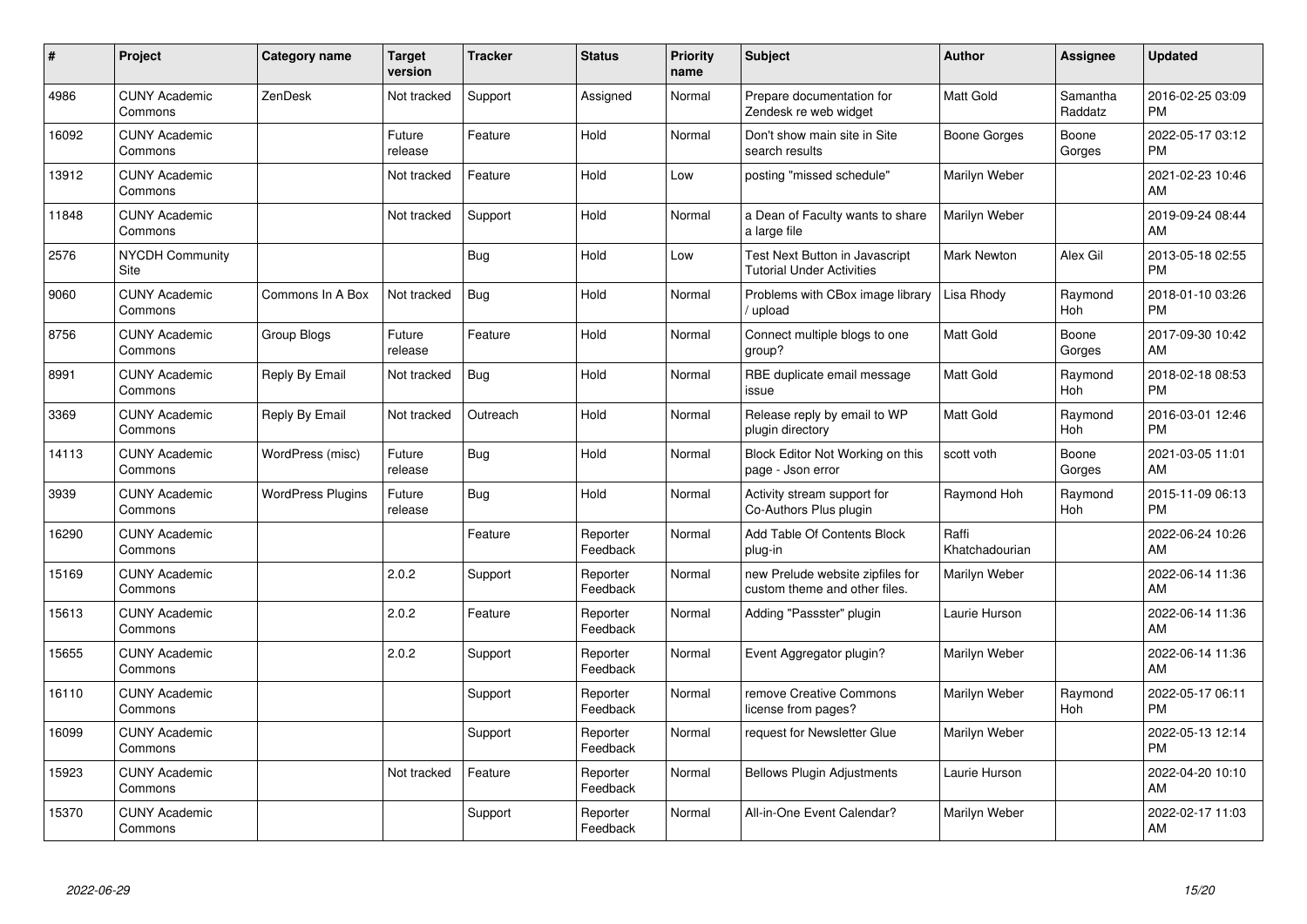| #     | Project                         | Category name | <b>Target</b><br>version | <b>Tracker</b> | <b>Status</b>        | <b>Priority</b><br>name | <b>Subject</b>                                                   | Author               | <b>Assignee</b> | <b>Updated</b>                |
|-------|---------------------------------|---------------|--------------------------|----------------|----------------------|-------------------------|------------------------------------------------------------------|----------------------|-----------------|-------------------------------|
| 15176 | <b>CUNY Academic</b><br>Commons |               | Not tracked              | Support        | Reporter<br>Feedback | Normal                  | Archiving Q Writing & Old<br>Wordpress Sites on the Commons      | Laurie Hurson        |                 | 2022-02-08 10:28<br>AM        |
| 15260 | <b>CUNY Academic</b><br>Commons |               |                          | Support        | Reporter<br>Feedback | Normal                  | Diacritical markings   European<br>Stages                        | Marilyn Weber        |                 | 2022-02-04 08:16<br>AM        |
| 14504 | <b>CUNY Academic</b><br>Commons |               | Not tracked              | Publicity      | Reporter<br>Feedback | Normal                  | Adding showcases to home page<br>menu                            | Laurie Hurson        | Boone<br>Gorges | 2022-01-19 03:26<br><b>PM</b> |
| 14900 | <b>CUNY Academic</b><br>Commons |               | Not tracked              | Support        | Reporter<br>Feedback | Normal                  | previous theme?                                                  | Marilyn Weber        |                 | 2021-10-25 10:31<br>AM        |
| 14842 | <b>CUNY Academic</b><br>Commons |               | Not tracked              | Support        | Reporter<br>Feedback | Normal                  | Question about widgets and block<br>editor                       | Gina Cherry          |                 | 2021-10-06 03:01<br><b>PM</b> |
| 14784 | <b>CUNY Academic</b><br>Commons |               |                          | Support        | Reporter<br>Feedback | Normal                  | User report of logo problem when<br>using Customizer theme       | Marilyn Weber        |                 | 2021-09-17 10:25<br>AM        |
| 14629 | <b>CUNY Academic</b><br>Commons |               | Not tracked              | <b>Bug</b>     | Reporter<br>Feedback | Normal                  | Possible Post Order Bug?                                         | <b>Syelle Graves</b> |                 | 2021-09-14 10:47<br>AM        |
| 14538 | <b>CUNY Academic</b><br>Commons |               | Not tracked              | Support        | Reporter<br>Feedback | Normal                  | Weebly To Commons                                                | Laurie Hurson        |                 | 2021-09-14 10:47<br>AM        |
| 14398 | <b>CUNY Academic</b><br>Commons |               | Not tracked              | Support        | Reporter<br>Feedback | Normal                  | Events plug-in notification<br>problem                           | Marilyn Weber        |                 | 2021-05-11 11:21<br>AM        |
| 13255 | <b>CUNY Academic</b><br>Commons |               | Not tracked              | Support        | Reporter<br>Feedback | Normal                  | Accessibility problems                                           | Marilyn Weber        |                 | 2020-09-01 05:48<br><b>PM</b> |
| 13034 | <b>CUNY Academic</b><br>Commons |               | Not tracked              | Support        | Reporter<br>Feedback | Normal                  | a site is asking people to join the<br>Commons to get a download | Marilyn Weber        |                 | 2020-07-12 07:23<br>AM        |
| 12484 | <b>CUNY Academic</b><br>Commons |               | Not tracked              | Support        | Reporter<br>Feedback | Normal                  | Sign up Code for COIL Course<br>starting in March                | Laurie Hurson        | Matt Gold       | 2020-03-02 02:26<br><b>PM</b> |
| 12198 | <b>CUNY Academic</b><br>Commons |               | Not tracked              | <b>Bug</b>     | Reporter<br>Feedback | Normal                  | Duplicate listing in My Sites                                    | Tom Harbison         |                 | 2019-12-09 05:50<br><b>PM</b> |
| 12004 | <b>CUNY Academic</b><br>Commons |               | Not tracked              | Support        | Reporter<br>Feedback | Normal                  | Notifications for spam blog<br>comments                          | Gina Cherry          | Raymond<br>Hoh  | 2019-11-01 12:05<br><b>PM</b> |
| 10678 | <b>CUNY Academic</b><br>Commons |               | Not tracked              | <b>Bug</b>     | Reporter<br>Feedback | High                    | Newsletter Plugin Not Sending<br><b>Out Newsletters</b>          | Mark Webb            | Boone<br>Gorges | 2019-09-16 09:38<br><b>PM</b> |
| 11787 | <b>CUNY Academic</b><br>Commons |               | Not tracked              | Support        | Reporter<br>Feedback | Normal                  | automated comments notifications   Marilyn Weber<br>on ZenDesk   |                      |                 | 2019-08-26 06:18<br><b>PM</b> |
| 11771 | <b>CUNY Academic</b><br>Commons |               | Not tracked              | Support        | Reporter<br>Feedback | Normal                  | post displays in sections                                        | Marilyn Weber        |                 | 2019-08-20 10:34<br>AM        |
| 11509 | <b>CUNY Academic</b><br>Commons |               | Not tracked              | Support        | Reporter<br>Feedback | Normal                  | deleted Page causing a Menu<br>problem?                          | Marilyn Weber        |                 | 2019-06-04 09:54<br>AM        |
| 11149 | <b>CUNY Academic</b><br>Commons |               | Not tracked              | Support        | Reporter<br>Feedback | Normal                  | comments getting blocked                                         | Marilyn Weber        | Raymond<br>Hoh  | 2019-03-26 11:40<br>AM        |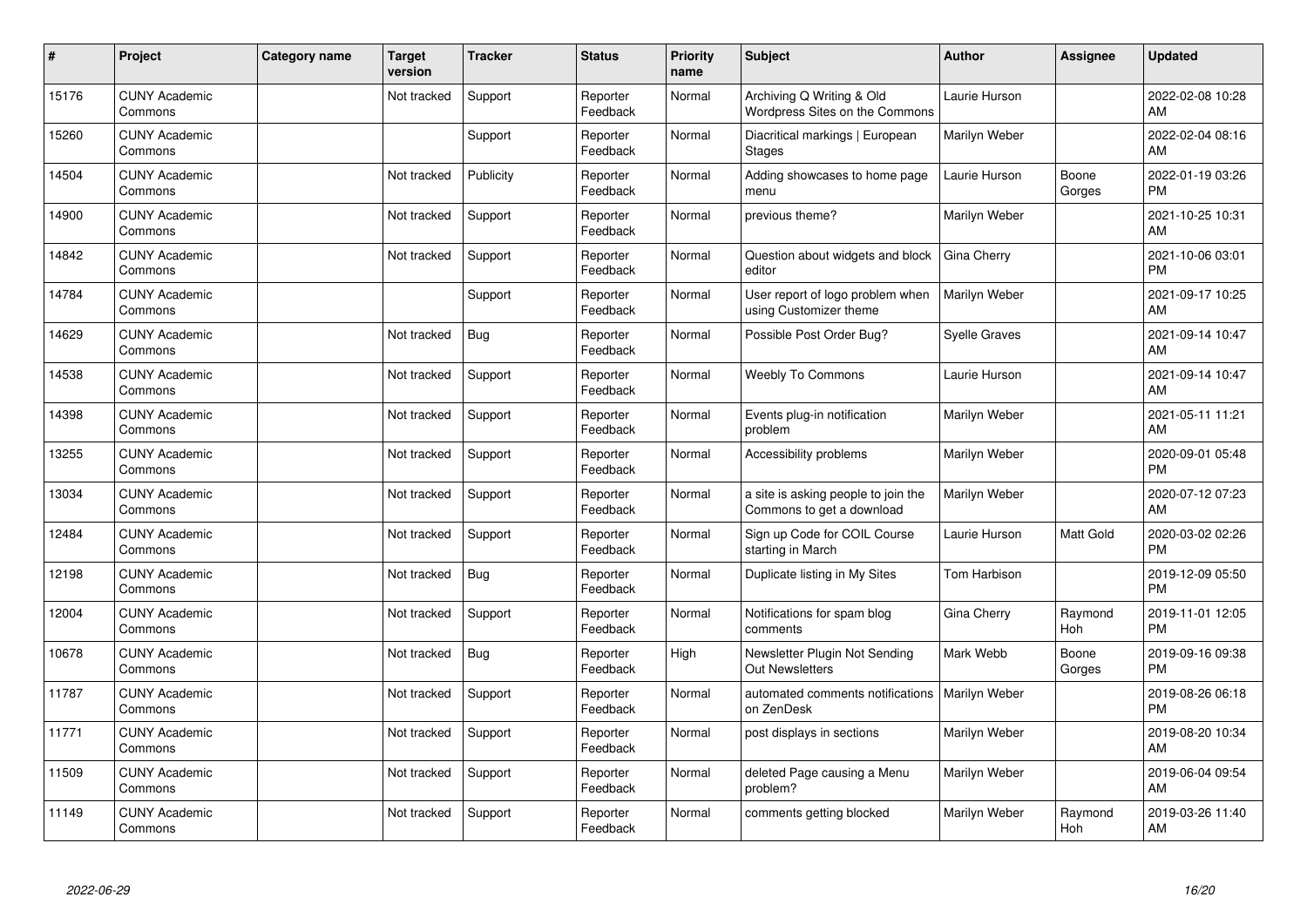| #     | Project                         | <b>Category name</b>       | <b>Target</b><br>version | <b>Tracker</b> | <b>Status</b>        | <b>Priority</b><br>name | <b>Subject</b>                                                  | <b>Author</b>           | <b>Assignee</b>       | <b>Updated</b>                |
|-------|---------------------------------|----------------------------|--------------------------|----------------|----------------------|-------------------------|-----------------------------------------------------------------|-------------------------|-----------------------|-------------------------------|
| 11131 | <b>CUNY Academic</b><br>Commons |                            | Future<br>release        | Feature        | Reporter<br>Feedback | Normal                  | <b>Image Annotation Plugins</b>                                 | Laurie Hurson           |                       | 2019-02-26 11:33<br>AM        |
| 10657 | <b>CUNY Academic</b><br>Commons |                            | Not tracked              | Support        | Reporter<br>Feedback | Normal                  | child theme problems                                            | Marilyn Weber           |                       | 2018-11-08 01:19<br><b>PM</b> |
| 10262 | <b>CUNY Academic</b><br>Commons |                            | Not tracked              | <b>Bug</b>     | Reporter<br>Feedback | Normal                  | Newsletter Plugin: Broken Image<br>at Bottom of All Newsletters | Mark Webb               | Raymond<br>Hoh        | 2018-08-30 05:17<br><b>PM</b> |
| 9207  | <b>CUNY Academic</b><br>Commons |                            | Future<br>release        | Support        | Reporter<br>Feedback | Normal                  | display dashboards made in<br>Tableau?                          | Marilyn Weber           | Boone<br>Gorges       | 2018-04-10 10:42<br>AM        |
| 6644  | <b>CUNY Academic</b><br>Commons |                            | Not tracked              | <b>Bug</b>     | Reporter<br>Feedback | High                    | White Screen at Login Pge                                       | <b>Luke Waltzer</b>     | Raymond<br><b>Hoh</b> | 2016-11-21 10:34<br><b>PM</b> |
| 2573  | <b>NYCDH Community</b><br>Site  |                            |                          | Feature        | Reporter<br>Feedback | Normal                  | Add dh nyc twitter list feed to site                            | <b>Mark Newton</b>      | Matt Gold             | 2013-05-16 11:42<br><b>PM</b> |
| 12350 | <b>CUNY Academic</b><br>Commons | <b>Blogs (BuddyPress)</b>  | Not tracked              | Support        | Reporter<br>Feedback | Normal                  | <b>URL</b> creation problem                                     | Marilyn Weber           |                       | 2020-02-03 11:27<br>AM        |
| 11556 | <b>CUNY Academic</b><br>Commons | Courses                    | Not tracked              | Bug            | Reporter<br>Feedback | Normal                  | Instructor name given in course<br>listing                      | Tom Harbison            |                       | 2019-06-25 04:12<br><b>PM</b> |
| 11493 | <b>CUNY Academic</b><br>Commons | Domain Mapping             | Not tracked              | Support        | Reporter<br>Feedback | Normal                  | Domain Mapping Request - Talia<br>Schaffer                      | scott voth              | <b>Matt Gold</b>      | 2019-08-06 08:39<br>AM        |
| 10982 | <b>CUNY Academic</b><br>Commons | Domain Mapping             | Not tracked              | Support        | Reporter<br>Feedback | Normal                  | <b>CNAME</b> question                                           | scott voth              |                       | 2019-01-22 04:29<br><b>PM</b> |
| 11971 | <b>CUNY Academic</b><br>Commons | <b>Email Notifications</b> | Future<br>release        | Bug            | Reporter<br>Feedback | Low                     | Pictures obscured in emailed post<br>notifications              | Marilyn Weber           | Raymond<br>Hoh        | 2019-11-21 01:14<br><b>PM</b> |
| 9979  | <b>CUNY Academic</b><br>Commons | <b>Email Notifications</b> | Not tracked              | Bug            | Reporter<br>Feedback | Normal                  | Reports of slow email activation<br>emails                      | Matt Gold               | Boone<br>Gorges       | 2018-08-29 09:40<br><b>PM</b> |
| 11077 | <b>CUNY Academic</b><br>Commons | Events                     | Not tracked              | Feature        | Reporter<br>Feedback | Normal                  | Show event category description<br>in event list view           | Raffi<br>Khatchadourian |                       | 2019-02-12 10:38<br><b>PM</b> |
| 5317  | <b>CUNY Academic</b><br>Commons | Group Blogs                | Not tracked              | <b>Bug</b>     | Reporter<br>Feedback | Normal                  | Notifications of New Post Didn't<br>Come                        | Luke Waltzer            | Samantha<br>Raddatz   | 2016-03-21 10:41<br><b>PM</b> |
| 13328 | <b>CUNY Academic</b><br>Commons | Group Forums               | Not tracked              | Bug            | Reporter<br>Feedback | Normal                  | cross-posting in two related<br>groups                          | Marilyn Weber           | Raymond<br>Hoh        | 2020-09-15 10:39<br><b>PM</b> |
| 1456  | <b>CUNY Academic</b><br>Commons | Group Invitations          | Future<br>release        | Feature        | Reporter<br>Feedback | Low                     | Invite to Group Button from Profile<br>Field                    | <b>Matt Gold</b>        | Samantha<br>Raddatz   | 2015-11-09 05:59<br><b>PM</b> |
| 7115  | <b>CUNY Academic</b><br>Commons | Groups (misc)              | Future<br>release        | Feature        | Reporter<br>Feedback | Normal                  | make licensing info clear during<br>group creation              | <b>Matt Gold</b>        | Raymond<br><b>Hoh</b> | 2020-12-08 11:32<br>AM        |
| 12446 | <b>CUNY Academic</b><br>Commons | Groups (misc)              | Future<br>release        | Feature        | Reporter<br>Feedback | Normal                  | Toggle default site to group forum<br>posting                   | Laurie Hurson           | Laurie Hurson         | 2020-03-10 11:57<br>AM        |
| 1544  | <b>CUNY Academic</b><br>Commons | Groups (misc)              | Future<br>release        | Feature        | Reporter<br>Feedback | Normal                  | Group Filtering and Sorting                                     | Matt Gold               | Chris Stein           | 2019-03-01 02:25<br>PM        |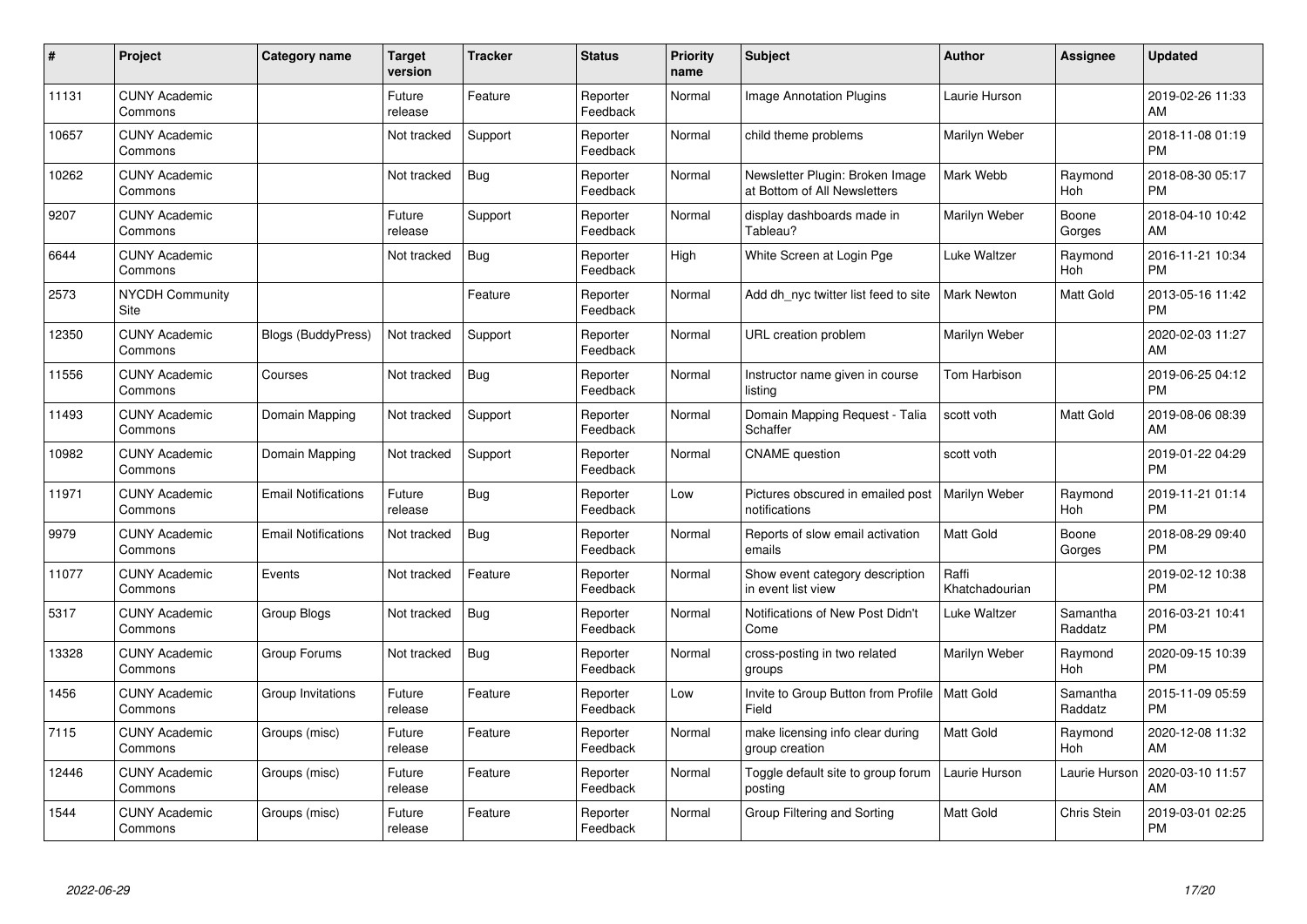| #     | <b>Project</b>                  | Category name            | Target<br>version | Tracker    | <b>Status</b>        | <b>Priority</b><br>name | <b>Subject</b>                                                                                  | <b>Author</b>           | Assignee        | <b>Updated</b>                |
|-------|---------------------------------|--------------------------|-------------------|------------|----------------------|-------------------------|-------------------------------------------------------------------------------------------------|-------------------------|-----------------|-------------------------------|
| 15242 | <b>CUNY Academic</b><br>Commons | Performance              | Not tracked       | <b>Bug</b> | Reporter<br>Feedback | Normal                  | Slugist site                                                                                    | Raffi<br>Khatchadourian | Boone<br>Gorges | 2022-02-07 11:14<br>AM        |
| 6014  | <b>CUNY Academic</b><br>Commons | Publicity                | Future<br>release | Publicity  | Reporter<br>Feedback | Normal                  | Google search listing                                                                           | <b>Matt Gold</b>        | Boone<br>Gorges | 2016-09-21 03:48<br><b>PM</b> |
| 11945 | <b>CUNY Academic</b><br>Commons | Reckoning                | Future<br>release | Feature    | Reporter<br>Feedback | Normal                  | Add Comments bubble to<br>Reckoning views                                                       | Boone Gorges            | Boone<br>Gorges | 2019-11-12 05:14<br><b>PM</b> |
| 10273 | <b>CUNY Academic</b><br>Commons | Registration             | Not tracked       | Support    | Reporter<br>Feedback | Normal                  | users combining CF and campus<br>address                                                        | Marilyn Weber           |                 | 2019-09-18 10:58<br>AM        |
| 13975 | <b>CUNY Academic</b><br>Commons | Social Paper             | Not tracked       | Support    | Reporter<br>Feedback | Normal                  | can't approve comments on Social<br>Paper paper                                                 | Marilyn Weber           |                 | 2021-02-12 09:33<br>AM        |
| 8675  | <b>CUNY Academic</b><br>Commons | User Onboarding          | Future<br>release | Bug        | Reporter<br>Feedback | Low                     | Add new User search screen calls<br>for the input of email address but<br>doesn't work with one | Paul Hebert             | Boone<br>Gorges | 2017-10-11 11:17<br>AM        |
| 14483 | <b>CUNY Academic</b><br>Commons | WordPress - Media        | Not tracked       | <b>Bug</b> | Reporter<br>Feedback | Normal                  | Wordpress PDF Embed Stopped<br>Working after JITP Media Clone                                   | Patrick DeDauw          | Boone<br>Gorges | 2021-05-20 01:51<br><b>PM</b> |
| 11386 | <b>CUNY Academic</b><br>Commons | WordPress - Media        | Not tracked       | Support    | Reporter<br>Feedback | Normal                  | disappearing images                                                                             | scott voth              | Boone<br>Gorges | 2019-05-14 10:32<br>AM        |
| 11449 | <b>CUNY Academic</b><br>Commons | WordPress - Media        | Not tracked       | Support    | Reporter<br>Feedback | Normal                  | Cloning Media Library for JITP<br>from Staging to Production Site                               | Patrick DeDauw          | Boone<br>Gorges | 2019-05-13 12:00<br><b>PM</b> |
| 16245 | <b>CUNY Academic</b><br>Commons | WordPress (misc)         |                   | <b>Bug</b> | Reporter<br>Feedback | Normal                  | Save Button missing on<br>WordPress Profile page                                                | scott voth              | Raymond<br>Hoh  | 2022-06-16 03:09<br><b>PM</b> |
| 14983 | <b>CUNY Academic</b><br>Commons | WordPress (misc)         | Not tracked       | Support    | Reporter<br>Feedback | Normal                  | 'Read More" tag not working                                                                     | Rebecca Krisel          | Raymond<br>Hoh  | 2021-11-23 01:17<br><b>PM</b> |
| 14074 | <b>CUNY Academic</b><br>Commons | WordPress (misc)         | Not tracked       | Support    | Reporter<br>Feedback | Normal                  | page password protection<br>problem                                                             | Marilyn Weber           |                 | 2021-03-02 11:03<br>AM        |
| 10040 | <b>CUNY Academic</b><br>Commons | WordPress (misc)         | Not tracked       | <b>Bug</b> | Reporter<br>Feedback | Normal                  | User doesn't see full list of themes                                                            | <b>Matt Gold</b>        | Boone<br>Gorges | 2018-07-25 10:12<br>AM        |
| 12121 | <b>CUNY Academic</b><br>Commons | <b>WordPress Plugins</b> | 2.0.2             | Feature    | Reporter<br>Feedback | Normal                  | Embedding H5P Iframes on<br><b>Commons Site</b>                                                 | Laurie Hurson           | Boone<br>Gorges | 2022-06-14 11:36<br>AM        |
| 15516 | <b>CUNY Academic</b><br>Commons | <b>WordPress Plugins</b> |                   | Bug        | Reporter<br>Feedback | Normal                  | Can't publish or save draft of post<br>on wordpress.com                                         | Raffi<br>Khatchadourian | Raymond<br>Hoh  | 2022-03-02 05:52<br><b>PM</b> |
| 12741 | <b>CUNY Academic</b><br>Commons | <b>WordPress Plugins</b> | Not tracked       | Support    | Reporter<br>Feedback | Normal                  | <b>Tableau Public Viz Block</b>                                                                 | Marilyn Weber           | Raymond<br>Hoh  | 2020-05-12 11:00<br>AM        |
| 11788 | <b>CUNY Academic</b><br>Commons | <b>WordPress Plugins</b> | Future<br>release | Support    | Reporter<br>Feedback | Normal                  | Plugin Request - Browse Aloud                                                                   | scott voth              |                 | 2019-09-24 08:42<br>AM        |
| 11415 | <b>CUNY Academic</b><br>Commons | <b>WordPress Plugins</b> | Not tracked       | <b>Bug</b> | Reporter<br>Feedback | Normal                  | <b>Blog Subscriptions in Jetpack</b>                                                            | Laurie Hurson           |                 | 2019-05-14 10:34<br>AM        |
| 11120 | <b>CUNY Academic</b><br>Commons | <b>WordPress Plugins</b> | Not tracked       | <b>Bug</b> | Reporter<br>Feedback | Normal                  | Events Manager Events Not<br>Showing Up                                                         | Mark Webb               |                 | 2019-02-27 04:10<br><b>PM</b> |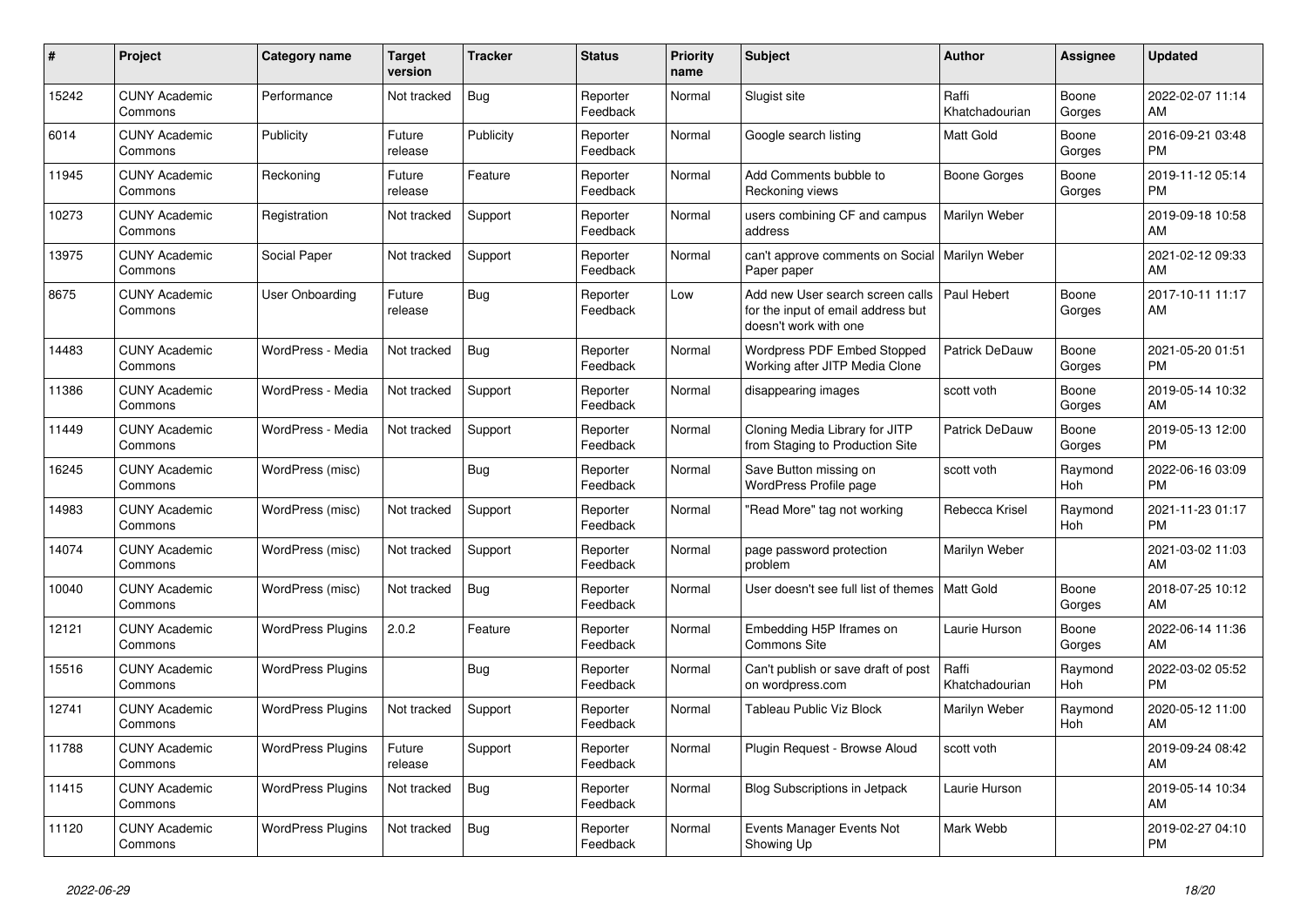| #     | <b>Project</b>                                                          | Category name            | <b>Target</b><br>version | <b>Tracker</b> | <b>Status</b>                       | <b>Priority</b><br>name | <b>Subject</b>                                                                                | <b>Author</b>    | Assignee              | <b>Updated</b>                |
|-------|-------------------------------------------------------------------------|--------------------------|--------------------------|----------------|-------------------------------------|-------------------------|-----------------------------------------------------------------------------------------------|------------------|-----------------------|-------------------------------|
| 9289  | <b>CUNY Academic</b><br>Commons                                         | <b>WordPress Plugins</b> | Future<br>release        | <b>Bug</b>     | Reporter<br>Feedback                | Normal                  | Email Users Plugin                                                                            | Laurie Hurson    | Boone<br>Gorges       | 2018-10-24 12:34<br><b>PM</b> |
| 9947  | <b>CUNY Academic</b><br>Commons                                         | <b>WordPress Plugins</b> | Future<br>release        | Feature        | Reporter<br>Feedback                | Normal                  | Install H5P quiz plugin                                                                       | <b>Matt Gold</b> | Boone<br>Gorges       | 2018-09-11 11:01<br>AM        |
| 9515  | <b>CUNY Academic</b><br>Commons                                         | <b>WordPress Plugins</b> | Not tracked              | <b>Bug</b>     | Reporter<br>Feedback                | Normal                  | Text to Speech plugin - "More<br>Slowly" checkbox not working                                 | scott voth       | Boone<br>Gorges       | 2018-06-13 02:26<br><b>PM</b> |
| 9211  | <b>CUNY Academic</b><br>Commons                                         | <b>WordPress Plugins</b> | Future<br>release        | Support        | Reporter<br>Feedback                | Normal                  | Auto-Role Setting in Forum Plugin<br>Causing Some Confusion                                   | Luke Waltzer     | Boone<br>Gorges       | 2018-03-13 11:44<br>AM        |
| 6356  | <b>CUNY Academic</b><br>Commons                                         | <b>WordPress Plugins</b> | Future<br>release        | Bug            | Reporter<br>Feedback                | Low                     | Should Subscribe2 be<br>deprecated?                                                           | Luke Waltzer     |                       | 2017-03-20 12:20<br><b>PM</b> |
| 5826  | <b>CUNY Academic</b><br>Commons                                         | <b>WordPress Plugins</b> | Future<br>release        | Support        | Reporter<br>Feedback                | Normal                  | <b>Remove Subscription Options</b><br>plugin from directory                                   | Sarah Morgano    | Sarah<br>Morgano      | 2016-10-21 04:14<br><b>PM</b> |
| 12360 | <b>CUNY Academic</b><br>Commons                                         | <b>WordPress Themes</b>  | Not tracked              | <b>Bug</b>     | Reporter<br>Feedback                | Normal                  | site just says "DANTE We are<br>currently in maintenance mode,<br>please check back shortly." | Marilyn Weber    |                       | 2020-02-04 12:13<br><b>PM</b> |
| 10769 | <b>CUNY Academic</b><br>Commons                                         | <b>WordPress Themes</b>  | Not tracked              | Bug            | Reporter<br>Feedback                | Normal                  | 2011 Theme Sidebar                                                                            | Mark Webb        |                       | 2018-12-04 04:09<br><b>PM</b> |
| 3419  | <b>CUNY Academic</b><br>Commons                                         | Group Invitations        | 1.6.14                   | <b>Bug</b>     | Testing<br>Required                 | Normal                  | Neatening the display of<br>messages on group requests                                        | Matt Gold        | Boone<br>Gorges       | 2014-09-01 09:29<br><b>PM</b> |
| 12062 | AD/O365 Transition<br>from NonMatric to<br><b>Matriculated Students</b> |                          |                          | Feature        | In Progress                         | Normal                  | create solution and console<br>project                                                        | Emilio Rodriguez | Emilio<br>Rodriguez   | 2019-11-12 03:56<br><b>PM</b> |
| 14994 | <b>CUNY Academic</b><br>Commons                                         | cdev.gc.cuny.edu         | Not tracked              | Support        | In Progress                         | Normal                  | Clear Cache on CDEV                                                                           | scott voth       | Raymond<br>Hoh        | 2021-12-07 03:51<br><b>PM</b> |
| 10380 | <b>CUNY Academic</b><br>Commons                                         | WordPress (misc)         | Future<br>release        | Feature        | In Progress                         | Normal                  | Remove blacklisted plugins                                                                    | Boone Gorges     |                       | 2022-04-26 12:00<br><b>PM</b> |
| 11649 | <b>CUNY Academic</b><br>Commons                                         | <b>WordPress Plugins</b> | 2.0.2                    | <b>Bug</b>     | In Progress                         | Normal                  | CC license displayed on every<br>page                                                         | Gina Cherry      | Raymond<br><b>Hoh</b> | 2022-06-14 11:36<br>AM        |
| 16296 | <b>CUNY Academic</b><br>Commons                                         | Home Page                | 2.0.2                    | Bug            | Staged for<br>Production<br>Release | Normal                  | "Visit Profile" link on Member<br>Directory page doesn't work<br>properly                     | Raymond Hoh      | Raymond<br>Hoh        | 2022-06-24 07:54<br><b>PM</b> |
| 16306 | <b>CUNY Academic</b><br>Commons                                         | Messages                 | 2.0.2                    | Bug            | Staged for<br>Production<br>Release | Normal                  | Confusing messaging on send<br>message page                                                   | <b>Matt Gold</b> | Raymond<br>Hoh        | 2022-06-28 06:10<br><b>PM</b> |
| 16291 | <b>CUNY Academic</b><br>Commons                                         | Site cloning             | 2.0.2                    | Support        | Staged for<br>Production<br>Release | Normal                  | Images coming up blank in Media<br>Library                                                    | Marilyn Weber    | Raymond<br><b>Hoh</b> | 2022-06-23 08:28<br><b>PM</b> |
| 16313 | <b>CUNY Academic</b><br>Commons                                         | Social Paper             | 2.0.2                    | Bug            | Staged for<br>Production<br>Release | Normal                  | "My Papers" admin nav should be<br>removed for users without any<br>papers                    | Raymond Hoh      | Raymond<br><b>Hoh</b> | 2022-06-28 06:14<br><b>PM</b> |